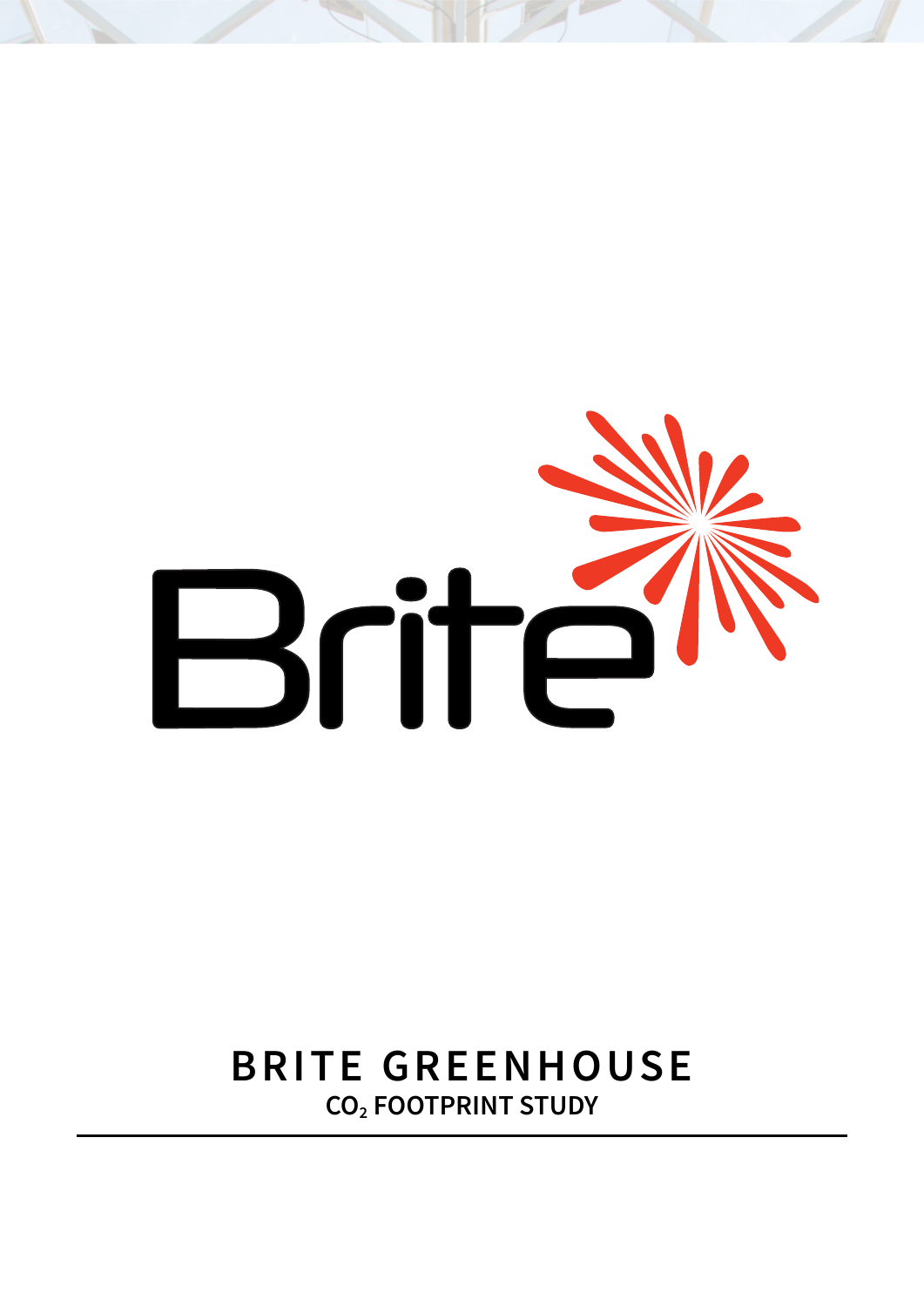# **Table of Contents**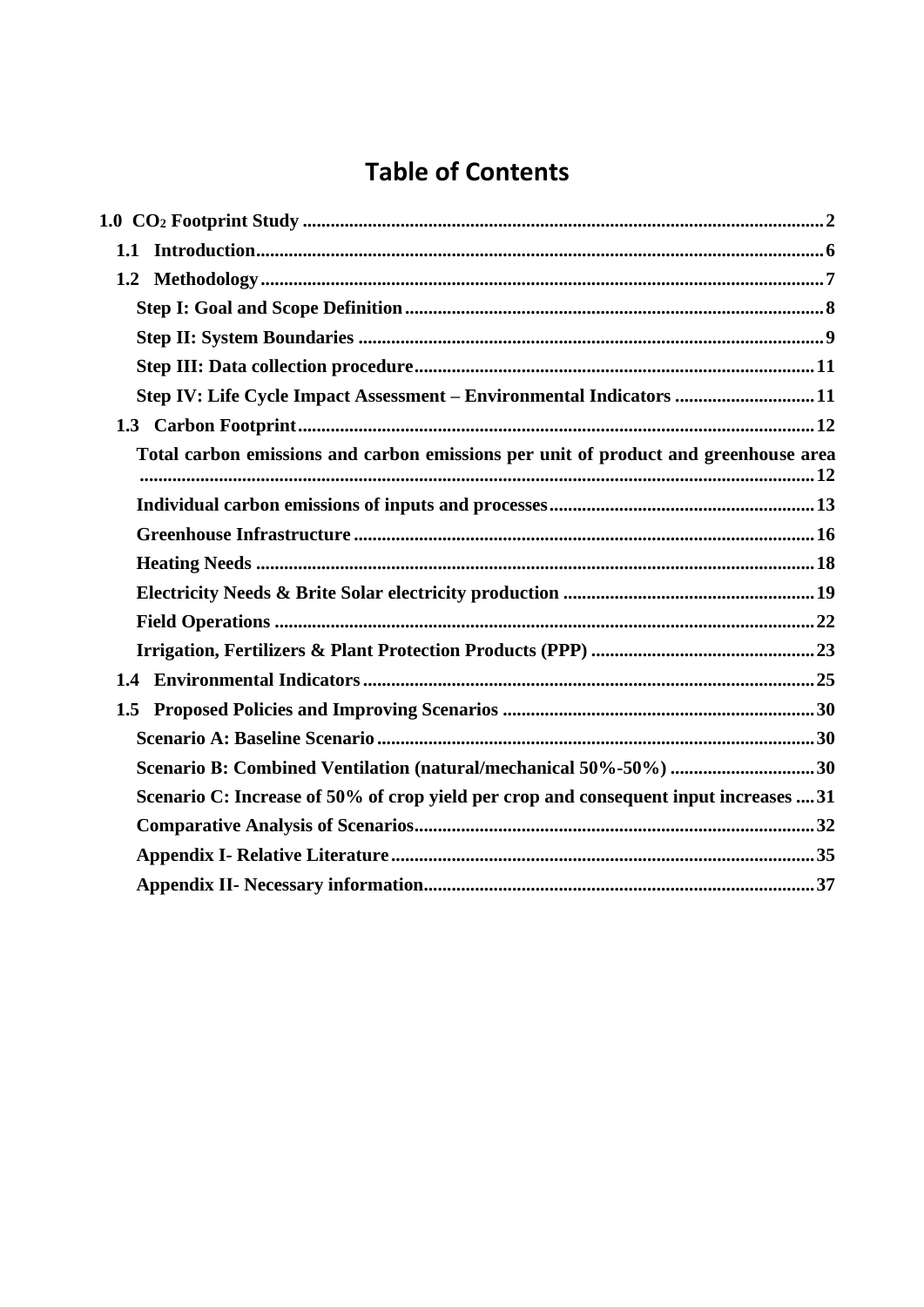

### <span id="page-2-0"></span>**1.0 CO<sup>2</sup> Footprint Study**

In 2020, Tsantali Vineyards & Wineries and Brite Solar Nanomaterials Company initiated an innovative project in the field of sustainable agriculture. Specifically, an alternative greenhouse for vine cultivation was constructed and began operations in the facilities of Tsantali S.A. at Agios Pavlos, Chalkidiki, Greece. The main feature of this project is the installation of specially designed photovoltaic solar glass panels on the roof of the greenhouse, which not only provides a total degree of energy autonomy for the operation of the greenhouse but also contributes to setting the appropriate climatic conditions for the initiation of a second crop season within the same year. Additionally, the remaining energy is channelled and used for other purposes in the surrounding facilities of Tsantali S.A., providing in this way respectable environmental and economic savings. This sustainable feature makes this particular greenhouse one of the first in this category in Greece. Additionally, it allows the production of Tsantali's main raw material (wine grape) in a profitable and zero-emission fashion, by increasing the efficiency of agricultural operations and providing energy neutrality throughout the production line.

| -15779.66         |  | $-15.78$                                                  | $-12.84$              |      |
|-------------------|--|-----------------------------------------------------------|-----------------------|------|
|                   |  |                                                           | $CO2e/m2$ greenhouse) |      |
| CO <sub>2</sub> e |  | product $(kg CO2e/kg$ <i>grape</i> ) <i>greenhouse</i>    | area                  | (kg) |
| Carbon            |  | Footprint (kg Carbon Footprint per kg of Carbon Footprint |                       | per  |

*Table 1: The carbon footprint of wine grape production in the greenhouse at a first glance*

In full agreement with the policy of the two companies involved for the protection of the natural environment and the reduction of their impact on climate change, a carbon footprint study was carried out for calculating the greenhouse's carbon emissions that took place during the production of wine grapes in 2020. By employing the method of Life Cycle Analysis, which is the most appropriate method for measuring the environmental impacts along the supply chain and production lines of products and processes, the emissions of greenhouse gases that take place during the production of Tsantali wine grapes were quantified and measured.

More specifically, a total of 1000 kg of wine grapes were produced during one crop season. Also, at the beginning of the third semester of 2020, the Brite Solar photovoltaic installation began operations and provided a total of 24756 kWh of electricity during the same crop period. In order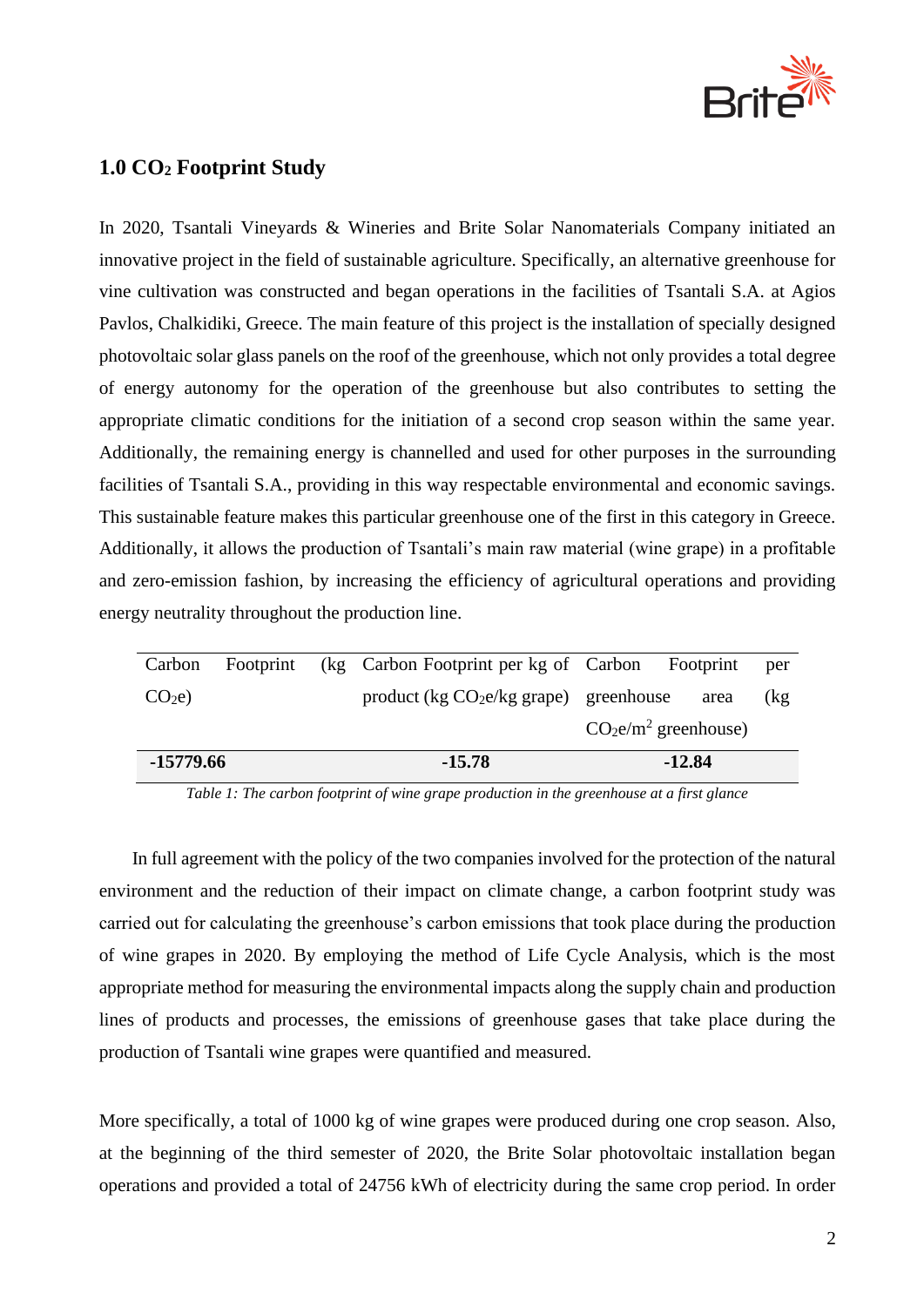

to calculate the carbon footprint of the production of these quantities of grapes and electricity, the total sum of production inputs was considered, including the infrastructure inputs for the construction of the greenhouse and manufacturing of the photovoltaic installation, in line with the instructions of the respective ISO standards which provide the standard techniques and methods for the realization of such studies.

The findings of the carbon footprint study are especially encouraging since the total carbon footprint for the production of the abovementioned quantity of greenhouse wine grapes was measured at an impressive  $-15780$  kg  $CO<sub>2</sub>e$ , which represents a negative emission and a very positive result, not only in comparison with respective global studies but also in the broader context. This emission quantity corresponds to -15.78 kg  $CO<sub>2</sub>e$ / kg wine grape or -12.84 kg  $CO<sub>2</sub>e$ / greenhouse m<sup>2</sup>.

The two companies are completely committed to transparency of operations when it comes to environmental protection, between other matters. As a result, the GHG emissions that result from all operations are measured and presented in this report, even though they are completely offset by the production of solar electricity from the photovoltaic panel. In this context, the respective operational and productive processes of wine grape production and their contribution to the total carbon footprint were analyzed.

Additionally, carbon emissions that result from the infrastructure inputs were also measured and equally distributed along the functional life cycle of the greenhouse, the solar installation, and their respective building materials life cycles. It should be noted that the carbon emissions of the infrastructure category, along with the emissions that originate in the pellet combustion for heating purposes constitute almost 1164.87 kg  $CO<sub>2</sub>e$  or 67.17% of the total carbon footprint of the production of wine grapes which equals  $1733.92$  kg  $CO<sub>2</sub>e$  before considering the emission offsets provided by the Brite Solar system. The carbon emissions after the inclusion of the Brite Solar emission offsets are presented in Figure 1: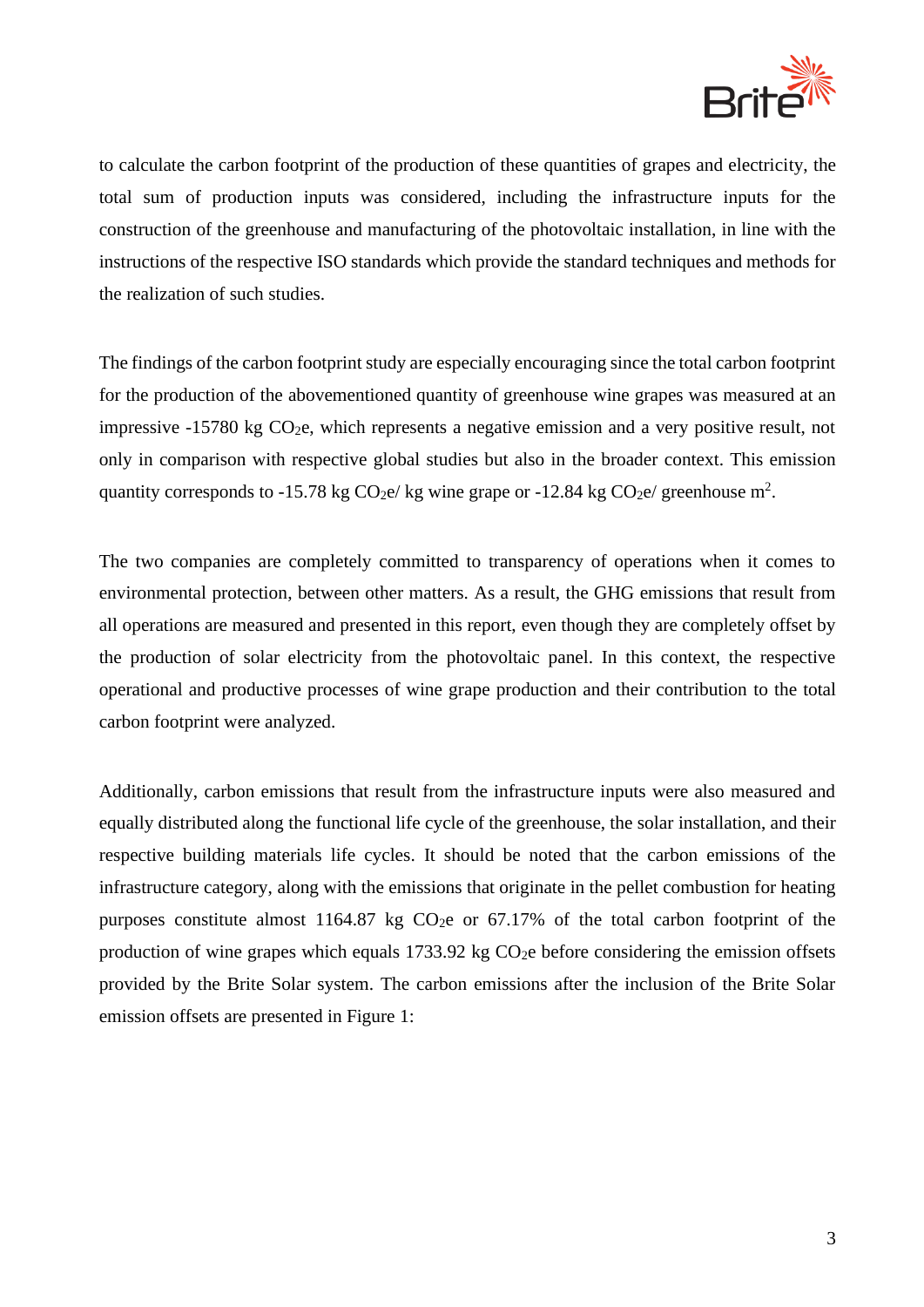



*Figure 1: The carbon footprint of each major input category and total at a glance*

As illustrated in Figure 1, the production of solar electricity from Brite Solar installation provides a total compensation of carbon emissions, by replacing fully the consumption of conventional grid electricity for covering the needs of the greenhouse operations, which were measured to be 6480 KWh for the timeframe of this study and saving in this way at least  $6209 \text{ CO}_2$ e on behalf of the greenhouse electricity needs. Additionally, since the electricity surplus is channelled in other purposes and facilities of Tsantali S.A., additional indirect savings of -17513.61 kg CO<sub>2</sub>e come up as result, launching the total carbon savings to an eye-opening  $-23723.3$  kg CO<sub>2</sub>e.

The classification of carbon emissions in the three categories of GHG Protocol (Scope 1, 2 and 3) provide a clear picture regarding the origin and destination of the reported emissions. The GHG Protocol dictates the distribution of carbon emissions in these three categories, each one of which indicates a specific origin of the emissions spatially and in terms of the supply chain of the final product. In a brief manner, Scope 1 emissions include the emissions resulting from fuel use directly by the companies or from company-controlled resources, Scope 2 emissions include the emissions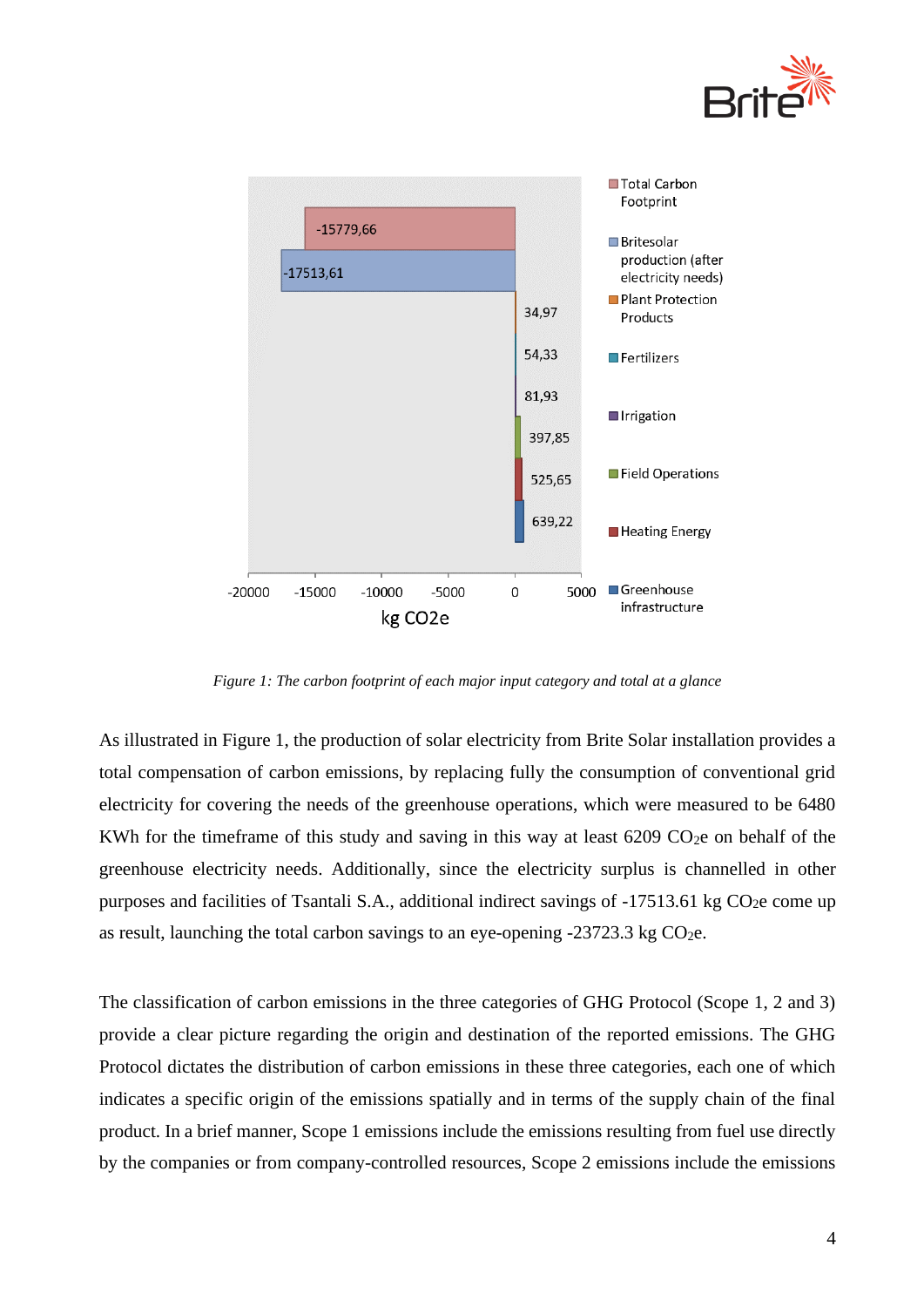

resulting indirectly by power purchase, while Scope 3 emissions include the rest of indirect emissions and belong in a wide spectrum of purposes and processes (Figure 2).



*Figure 2: The carbon footprint of the three scope emission categories at a glance*

As presented in Figure 2 and mentioned earlier, Scope 2 emissions are completely offset and on the negative spectrum, as the dominant electricity needs of the greenhouse mainly for ventilation (5400 KWh) and heating purposes (1080 KWh) are covered by the electricity provided by the Brite Solar PV installation. At the same time, the electricity surplus is transferred and exploited in other company facilities and replaces the consumption of the same amount of grid electricity from the Greek public power company, which still largely depends on conventional sources for this purpose. These circumstances create indirect carbon emission savings which reach the amount of -17513.61 kg CO2e for the Scope 2 category. Therefore, all of the carbon emissions that take place during the production phase of grapes in the greenhouse belong in Scope 1 and Scope 3 emission categories.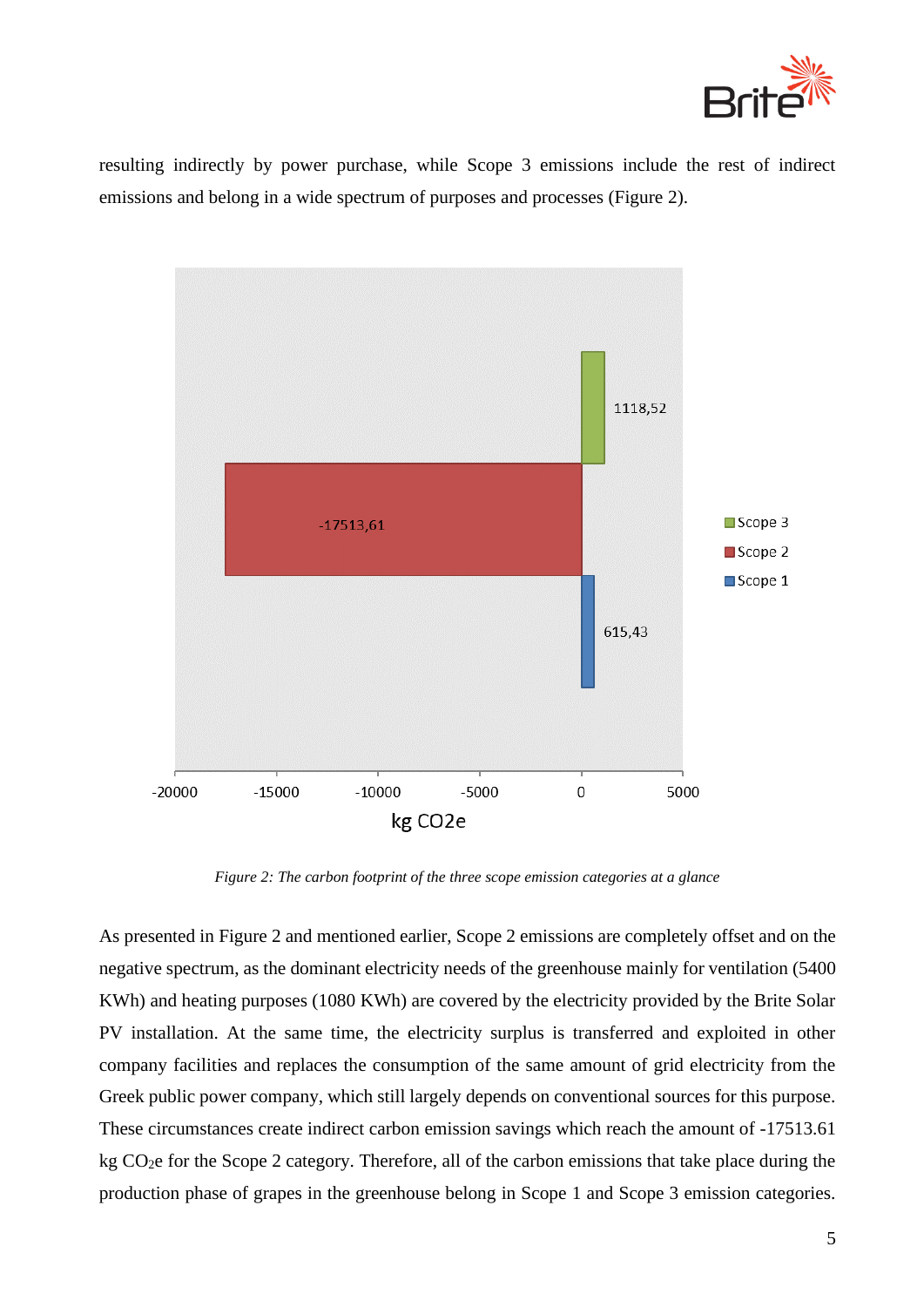

More specifically, Scope 1 direct emissions constitute an amount of  $615.43$  kg CO<sub>2</sub>e, and Scope 3 emissions equal to 1118.52 kg  $CO<sub>2</sub>e$ . More information on the exact source of the emissions of each category is included in Section 4.

### <span id="page-6-0"></span>**1.1 Introduction**

Tsantali Vineyards & Wineries and Brite Solar Nanomaterials' company, as two of the most recognized and respected business entities of their respective fields, joined forces for the implementation of a pioneer project in the field of sustainable agriculture. This project includes the construction and operation of an alternative greenhouse reinforced with a specially designed photovoltaic installation in the vicinity of Agios Pavlos, Chalkidiki which hosts part of the facilities of Tsantali S.A. This special feature not only allows the production of green energy from solar sources but also contributes to the setting of appropriate climatic conditions for the initiation of a second crop season within the same year in the interior of the greenhouse. The combination of increased crop yields and efficiency of operations under fully sustainable and zero-carbon conditions create an innovative agricultural technique.

The main goal of this report is capturing the extent of carbon emissions that result from the necessary inputs and processes for the production of wine grape within the greenhouse premises. In order to carry out a valid measurement, the method of Life Cycle Analysis was employed. This method represents the most popular, trustworthy, and scientifically valid technique for the quantification and measurement of the environmental impacts of products and processes. As will be presented later in this report, this type of study is a holistic method that considers the total inputs and processes across the supply chain of products, starting from the mining phase of raw materials and ending at the final product.

For carrying out this study, a significant amount of real-life data was sourced from the databases of Tsantali S.A. and Brite Solar. Also, a large volume of scientific literature and ISO 14040 standards were employed, for the realization of an accurate and scientifically valid carbon footprint calculation.

This study results in a quantitative display of the carbon footprint of greenhouse grape production in Tsantali S.A. facilities. As mentioned earlier, the negative carbon emissions of  $-15.78$  tons  $CO<sub>2</sub>e$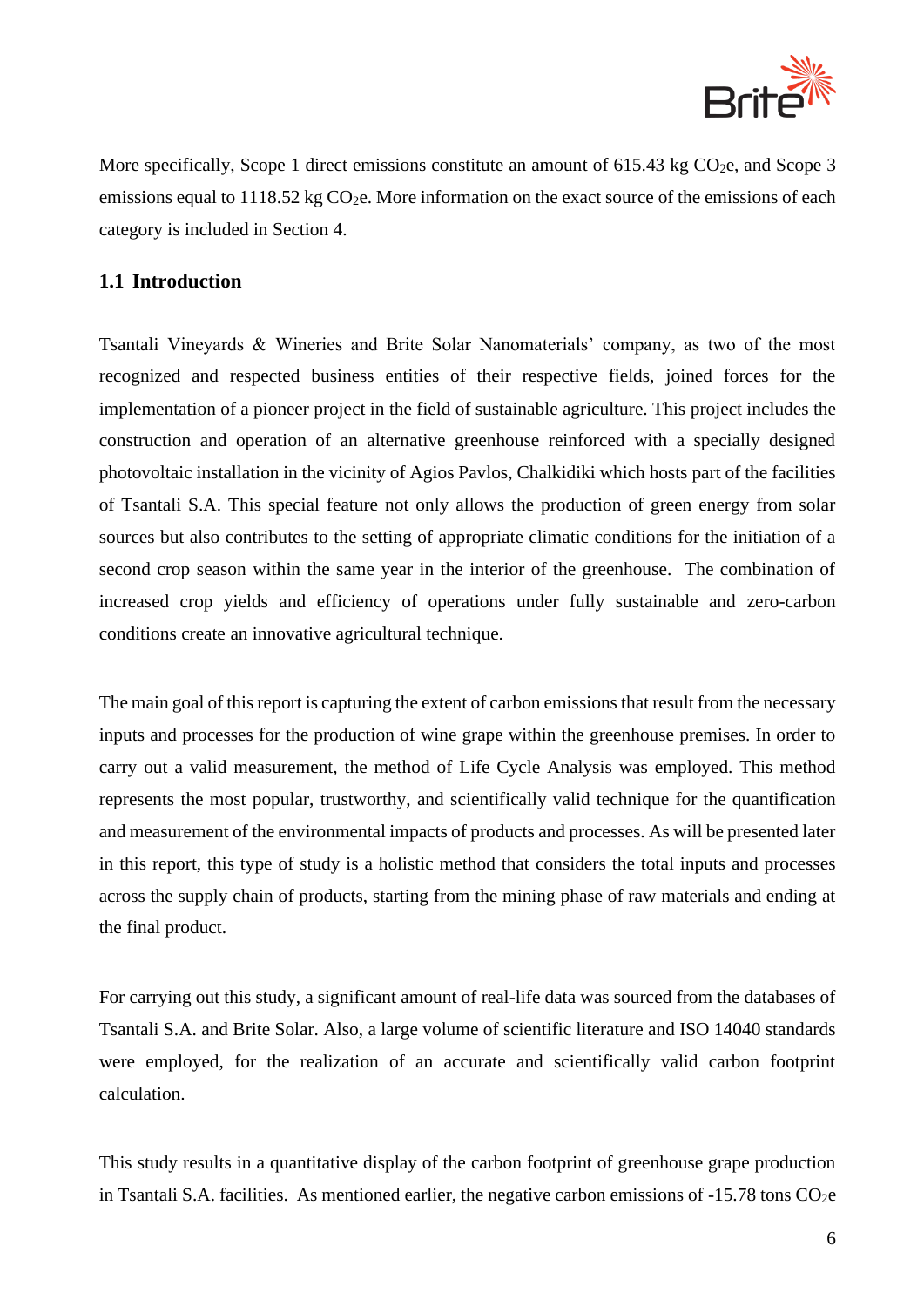

during the production of 1 ton of wine grapes illustrates the fully sustainable profile of this project, while the potential for further improvement is very real and promising.

In order to highlight the improvement potential, this report presents a series of possible improving scenarios which will potentially improve the already low carbon footprint of operations. Additionally, all carbon emissions were classified and presented according to the GHG protocol, in order to ensure the transparency of calculations and facilitate the tracing of "weak" spots carbonwise in which the two involved companies could intervene for implementing improvement strategies.

The rest of this report starts with an analytic presentation of the employed methodology and techniques (Section 2-Methodology) and continues with the results of the carbon footprint study (Section 3-Carbon Footprint), the presentation of the environmental indicators (Section 4- Environmental Indicators) and the analysis of the improvement scenarios (Section 5-Proposed Policies and Scenarios). At the end of the report, two Appendix Sections are included: Appendix I includes the relative scientific literature, while Appendix II includes a complete list of the sourced data for the realization of this study.

### <span id="page-7-0"></span>**1.2 Methodology**

The carbon footprint calculation of wine grape production in the greenhouse facilities of Tsantali S.A. and Brite Solar was carried out by employing the Life Cycle Analysis method. Specifically, the standard research processes which must be followed for this purpose are defined by ISO standards 14040 and 14067, which in turn define a series of standard procedures, scientific protocols and environmental indicators that must be employed for the study to result in scientifically valid measurements. In this sense, ISO standards 14041, 14042 and 14043 were also considered, as they define the procedures for the collection of reliable data, the standard impact assessment methods and the necessary steps for the scientific valid interpretation of results.

A detailed presentation of the employed steps follows, starting from the goal and scope definition (Step I), and continuing with the definition of the system boundaries (Step II), the data collection procedure (Step III) and the impact assessment indicators for the calculation of the grape production carbon footprint (Step IV).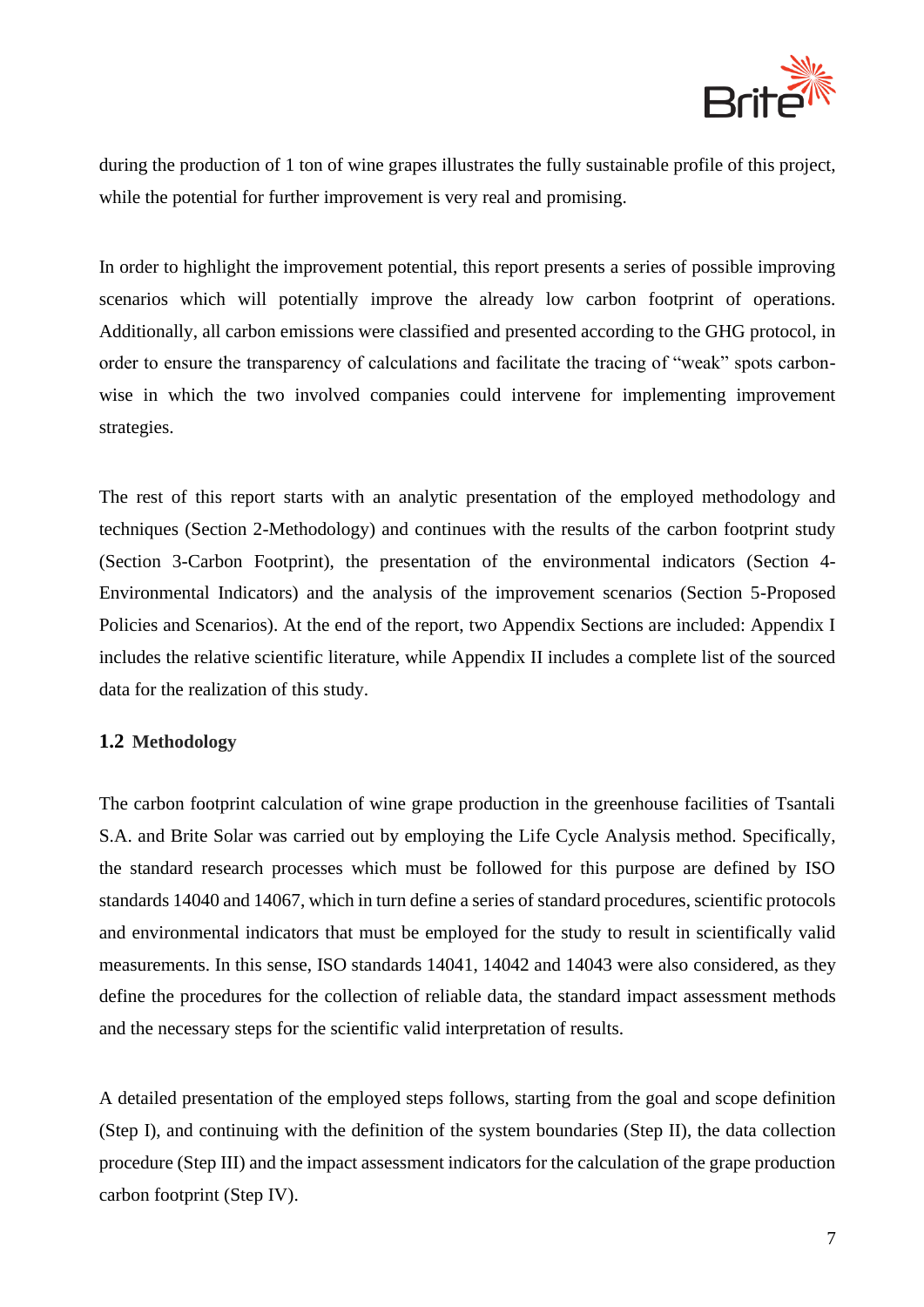

### <span id="page-8-0"></span>**Step I: Goal and Scope Definition**

The ISO 14040 standard defines the goal and scope definition of the analysis as the first step of such studies. The two involved companies were asked to define the purpose and the desired application of the study at this point. Firstly, a group of similar scientific and commercial studies were analyzed for mapping the usual purposes that lay behind such studies, in order to extract useful examples that facilitate the realization of this step. As was expected, a majority of life cycle analysis studies (Appendix I) focuses on tracing the most environmentally intensive operational and production processes (purpose of study) that result in final products, in order to intervene and improve their footprint (desired application).

At this step, it was also noticed that a common purpose behind similar life cycle analysis studies is the comparative analysis of different operational and production scenarios in an environmental impact context. These studies frequently take place in order to indicate the optimal improvement strategies for companies and industries that are committed to shifting to more environmentally friendly operational procedures.

Additionally, for the scope definition of this LCA (Life Cycle Assessment), the two companies in cooperation with the LCA researchers defined the exact procedure that would be placed under the microscope, along with its functional unit. This LCA study focuses on carbon emissions during the production of 1 kg of wine grape in the greenhouse facilities (functional unit). As it will be shown later in this report, the impact results are presented both per functional unit (Carbon Emissions per kg of wine grape) and per total amount of product (Carbon Emissions per 1000 kg of wine grape).

The goal and scope definition step is very important for the realization of an LCA study, as it lays the foundation for the successful implementation of the following LCA steps. After the implementation of the abovementioned actions, the involved companies defined the goal and scope of this LCA study, which is the calculation of the carbon footprint that takes place during the production of 1000 kg of wine grapes in the greenhouse facilities of Agios Pavlos, Chalkidiki, in order to trace environmentally weak-spots across the supply chain and apply improving strategies when possible. It should be highlighted that wine grapes are the main raw material for the production of Tsantali S.A. winery products.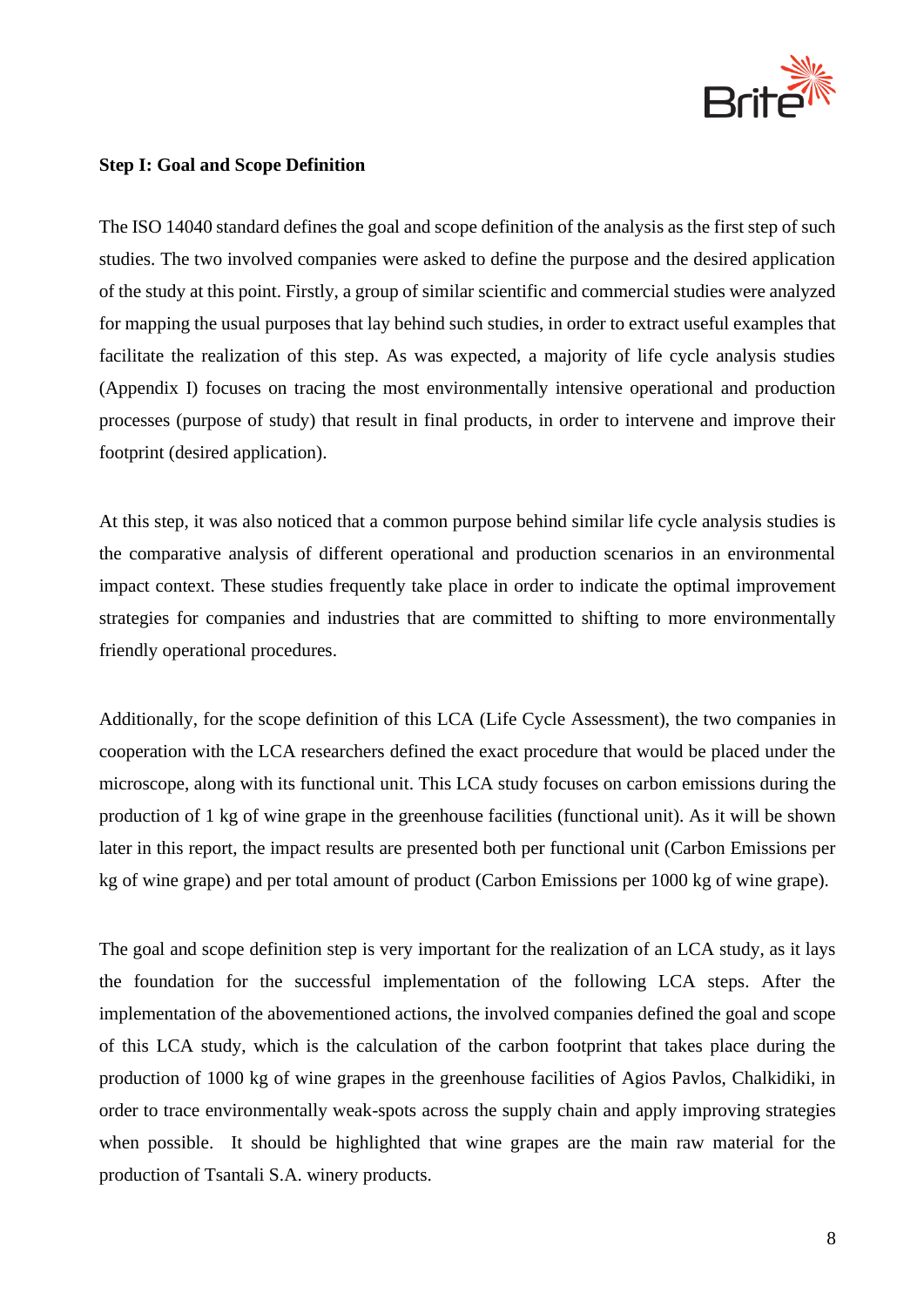

As mentioned earlier, the results of this LCA study are displayed both per kg of product and per total amount of product. The employed carbon emission measurement unit is the quantity of  $CO<sub>2</sub>$ equals (kg  $CO<sub>2</sub>e$ ) that are emitted during the production of 1 kg of product (kg  $CO<sub>2</sub>e/1$  kg wine grape) or during the production of the total amount of grape produced during the timeframe of this study (kg  $CO<sub>2</sub>e/1000$  kg wine grape). An analytic presentation of this measurement unit is included in Step IV.

### <span id="page-9-0"></span>**Step II: System Boundaries**

At this second step of the LCA study, the system boundaries were defined. This procedure clarifies the relevant operational and production procedures that must be taken into consideration during the carbon footprint measurements. Three dominant types of system boundaries are defined in the employed ISO standards and the majority of the reviewed scientific studies. These types are presented in a greenhouse wine grape production context:

- I. *Cradle-to-gate, C2G*: In this approach, the LCA study includes all operational and production processes, starting from the extraction of raw materials and ending at the greenhouse external gate. It includes all intermediate processes between these two points. Additionally, the relevant product of the study is the wine grape; the physical limitations of the study are the exit gate of the greenhouse and the functional unit is the amount of produced wine grapes.
- II. *Cradle-to-bottle, C2B*: In this second approach, the LCA study includes all operational and production processes, starting from the extraction of raw materials and ending at the winery external gate. It includes all intermediate processes between these two points, including the greenhouse cultivation phase. Additionally, the relevant product of the study is the bottle of the product; the physical limitations of the study are the exit gate of the winery and the functional unit is the amount of produced product bottles.
- III. *Cradle-to-grave, C2Gr*: In this last approach, all processes from the two abovementioned approaches are included, with the addition of the management of waste across the total production line and supply chain of raw materials. In this case, the functional unit of the LCA study could be both of production nature (grape or bottle) and waste nature (amounts of waste).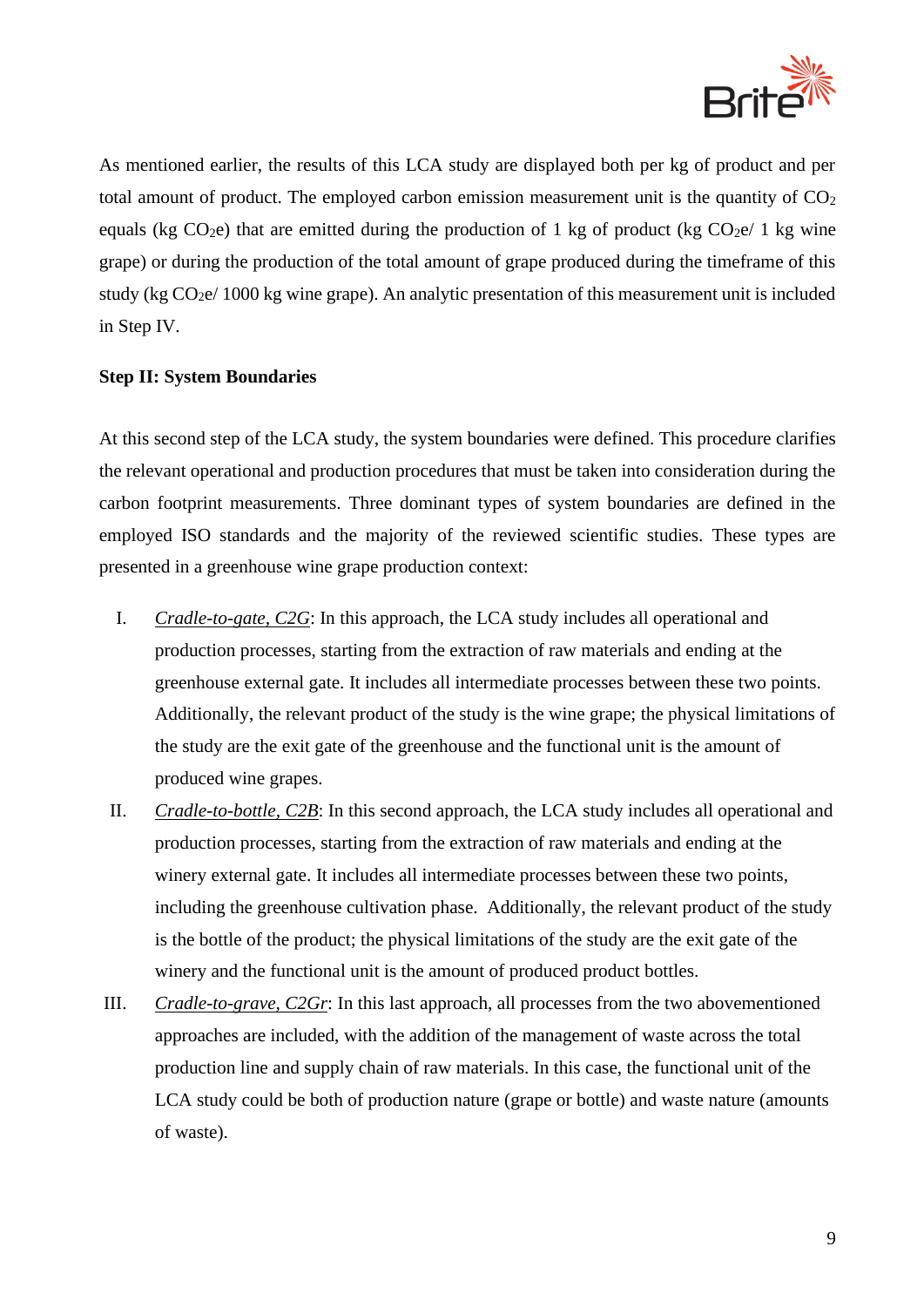

In Figure 3, the total group of operational and production processes and inputs/outputs that take place during the production of wine grapes and product bottles is illustrated. Dashed lines present the system boundaries of each one of the abovementioned boundary cases. Tsantali S.A and Brite Solar informed the researchers that the wine grape is the desired functional unit of this study. Therefore, only the processes and inputs/outputs that are enclosed by the red dashed line are relevant for this LCA study.



*Figure 3: Typical flow of inputs/processes in Tsantali S.A. and system boundaries*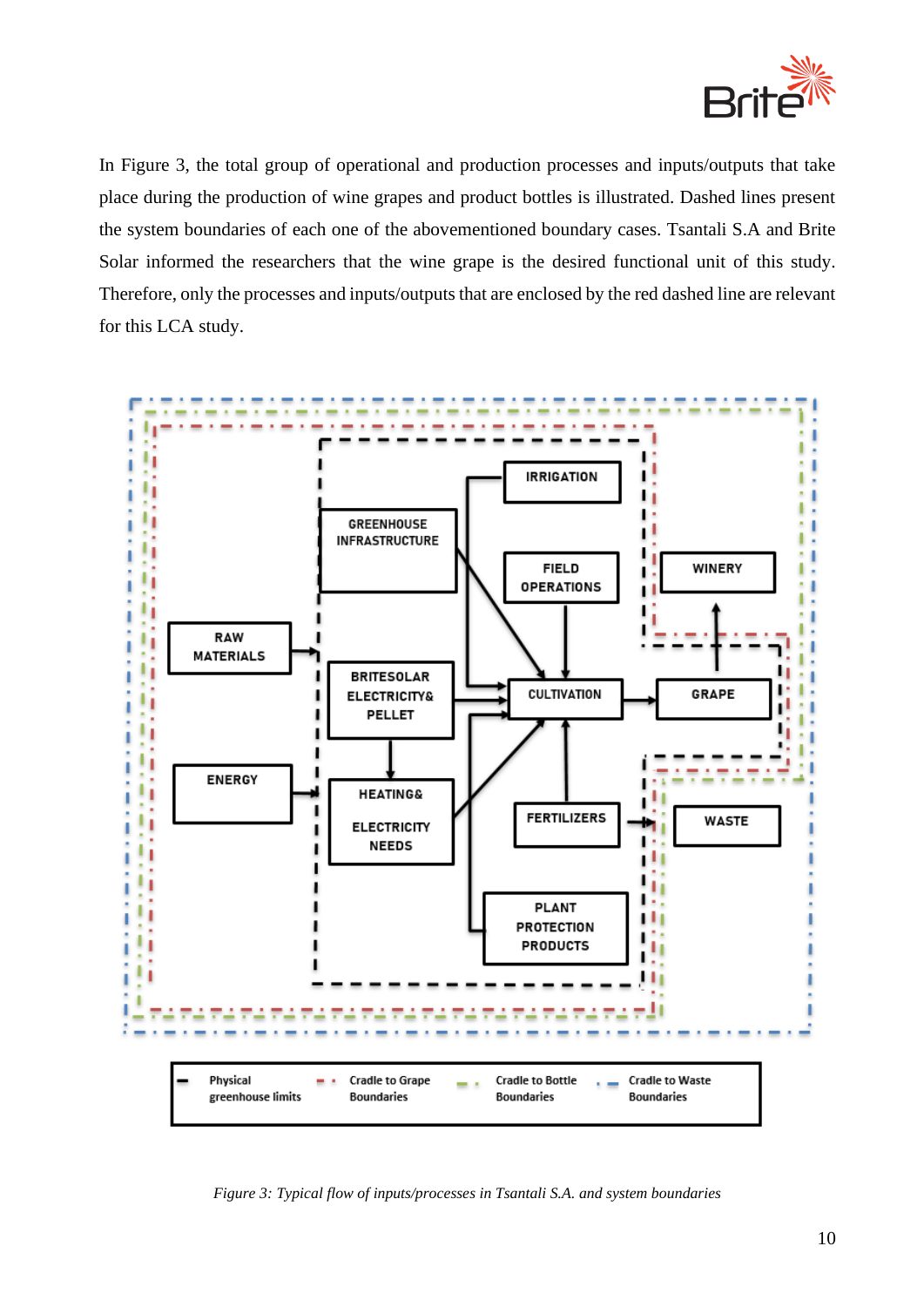

### <span id="page-11-0"></span>**Step III: Data collection procedure**

In this respective step, the procedures for the collection of valid quantitative data were planned. In order to ensure the successful gathering of information, continuous cooperation between the involved companies and the research team was necessary. Researchers informed Tsantali Wineries and Brite Solar regarding the specific kind and volume of the necessary information, which was mainly concerned with raw material, energy and resources inputs during the timeframe of this respective LCA study, including the infrastructure inputs for the construction of greenhouse facilities and the manufacturing of the photovoltaic installation.

Regarding the carbon emissions from the latter infrastructure inputs, they were appropriately adjusted to reflect the functional lifespan of their respective materials, according to global standards. The functional lifespan of these materials was traced and imported from the findings of valid scientific and institutional publications. Picture 1 illustrates the main inputs for which quantitative data were sourced. It should be highlighted that for some recyclable materials a second life-time from reuse strategies was hypothesized.

What is more, additional important information besides input data, such as the area of the greenhouse, its geographical location and irrigation type and sources were requested and obtained. Finally, a significant amount of data regarding the installation and operation of the Brite Solar photovoltaic panel was requested.

### <span id="page-11-1"></span>**Step IV: Life Cycle Impact Assessment – Environmental Indicators**

There is a variety of computational methods for the analysis of the carbon footprint and the overall environmental impacts of products and processes as a whole. Choosing the appropriate method of impact analysis is highly dependent on the included environmental indicators of each method. It is obvious that for the instance of carbon footprint Life Cycle studies, indicators that calculate the amounts of CO2 equivalent gases are necessary, as highlighted in ISO 14067 standard and scientific literature. Three main indicators reflect the emitted amounts of  $CO<sub>2</sub>$  equivalent gases and used in the majority of similar studies:

a) GWP-20a (Global Warming Potential 20 annum)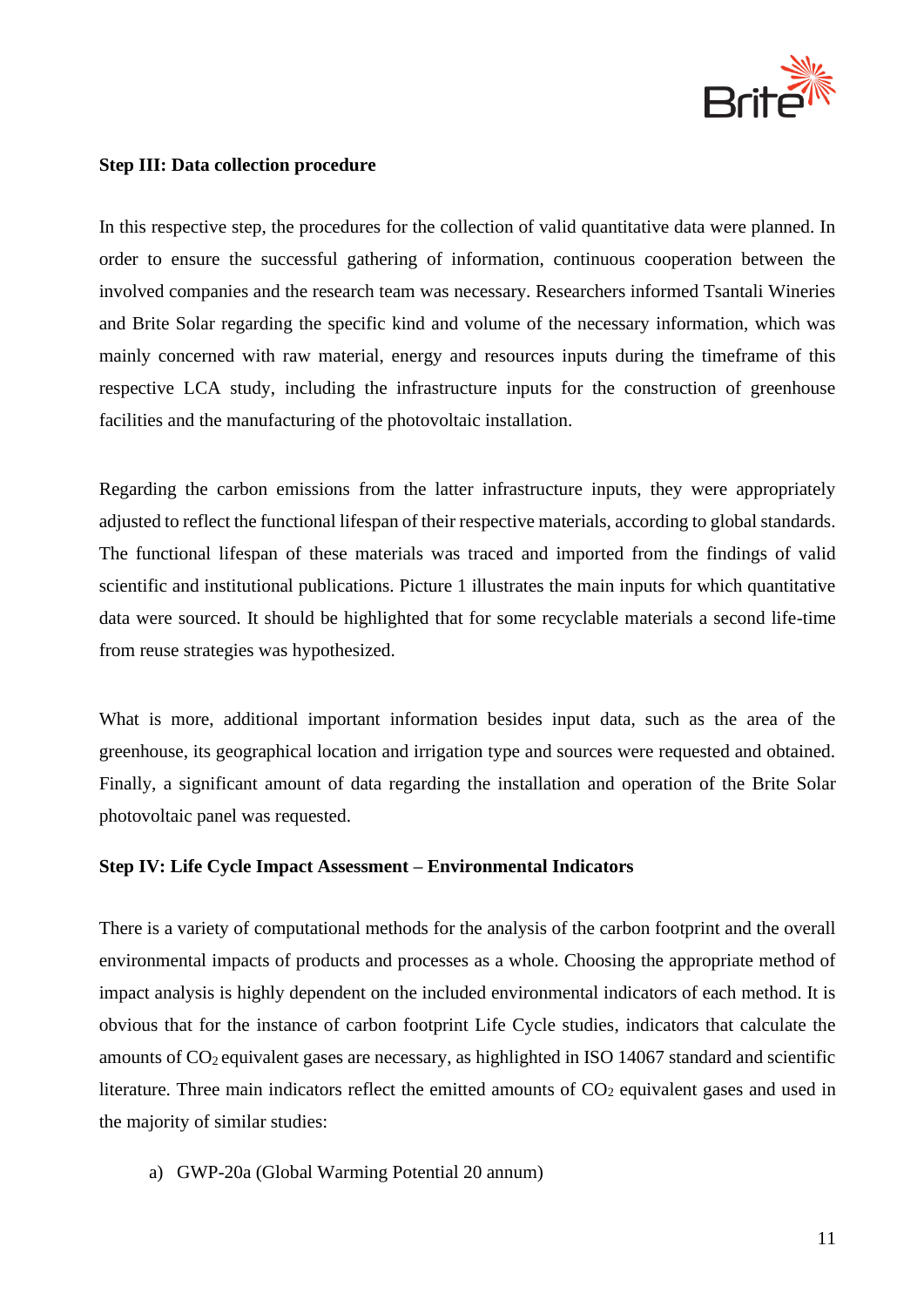

- b) GWP-100a (Global Warming Potential 100 annum)
- c) GWP-500a (Global Warming Potential 500 annum)

In more detail, these three indicators represent the amount of GHG that is emitted and remain in the atmosphere after 20, 100 and 500 years from the moment of emission, respectively. These indicators take into consideration the greenhouse potential (GWP) of each gas. For example, it is believed that 1 kg of methane (CH<sub>4</sub>) has the same greenhouse potential as  $25 \text{ kg}$  of CO<sub>2</sub>.

As a result, the life cycle impact assessment (LCIA) of choice must necessarily include at least one of the abovementioned GWP indicators. Additionally, since the lifespan of materials were manually traced and imported, all LCIA that includes a feature of automated detection of lifespans of materials were excluded. Finally, appropriate allocation and normalization methods of input data were taken into consideration.

### <span id="page-12-0"></span>**1.3 Carbon Footprint**

For the interpretation of the results of the carbon footprint measurement, the GWP-100a is employed. This indicator represents the amount of  $CO<sub>2</sub>$  equivalent gases that remain in the atmosphere 100 years after the moment of emission.

### <span id="page-12-1"></span>**Total carbon emissions and carbon emissions per unit of product and greenhouse area**

In 2020, the production of 1000 kg of wine grapes in the greenhouse  $(1228.8 \text{ m}^2)$  not only emitted zero GHG but also prevented indirectly the emission of 15.78 tons of  $CO<sub>2</sub>e$ . This quantity equals to -15.78 kg CO<sub>2</sub>e/ kg wine grape or -12.84 kg CO<sub>2</sub>e/ m<sup>2</sup> greenhouse (Table 2).

| Total carbon           | Carbon emissions per unit of Carbon emissions per unit |                         |
|------------------------|--------------------------------------------------------|-------------------------|
| emissions (kg $C02e$ ) | product (kg $C02e/kg$ grape)                           | of greenhouse area (kg) |
|                        |                                                        | $C02e/m2$ greenhouse)   |
| -15779.66              | $-15.78$                                               | $-12.84$                |

Table 2: Summary results of the carbon footprint of greenhouse grape production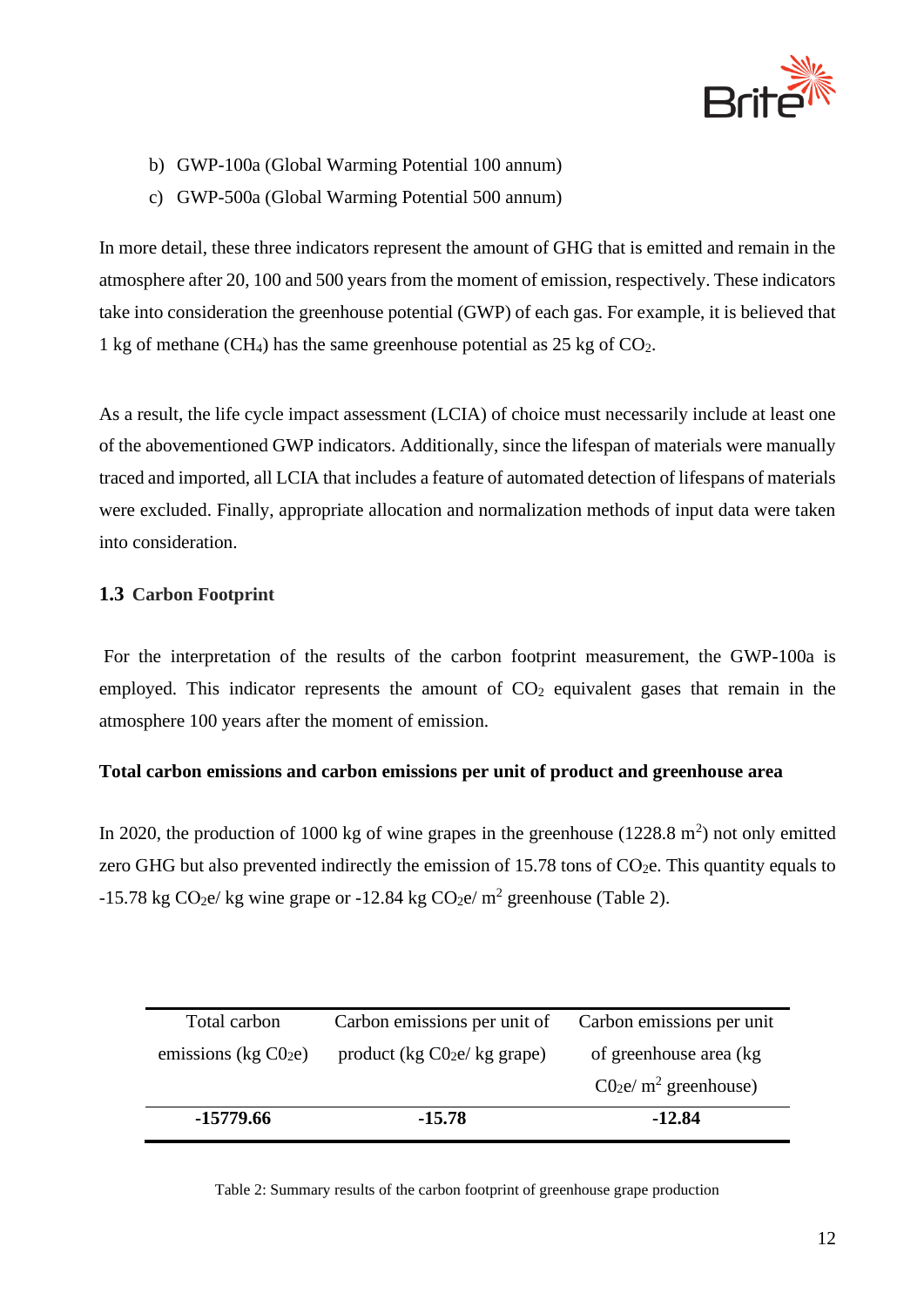

### <span id="page-13-0"></span>**Individual carbon emissions of inputs and processes**

In order to calculate the total carbon footprint of the production of greenhouse grapes, all inputs and operational/production processes were classified into the following six major input categories:

- i. Greenhouse infrastructure
- ii. Heating needs
- iii. Electricity needs & Brite Solar electricity production
- iv. Field Operations
- v. Fertilizers & Plant Protection Products
- vi. Irrigation

A brief synopsis of the respective carbon footprints of the six major input categories is presented in Table 3: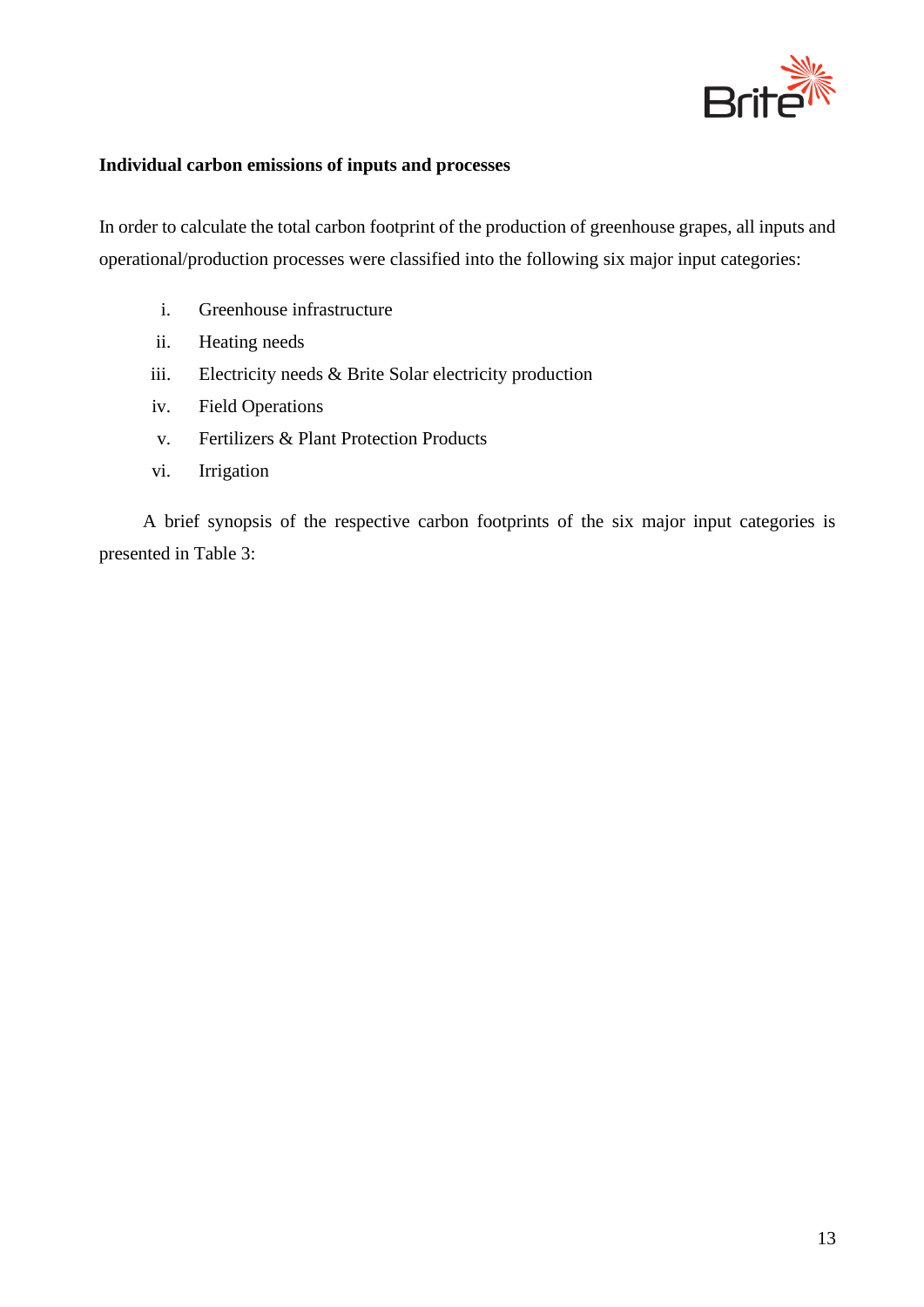

|    | <b>Input Category</b>          | <b>Carbon</b>     | Percentage, | Percentage,  |  |
|----|--------------------------------|-------------------|-------------|--------------|--|
|    |                                | Footprint (kg)    | pro-offset  | after-offset |  |
|    |                                | C0 <sub>2</sub> e | (%)         | (%)          |  |
| 1. | Greenhouse                     | 639.22            | $+36.86$    |              |  |
|    | infrastructure                 |                   |             | $-4.05$      |  |
| 2. | <b>Heating Needs</b>           | 525.65            | $+30.32$    | $-3.33$      |  |
|    | <b>Brite Solar Electricity</b> |                   |             |              |  |
| 3. | Production (after              | $-17513.61$       |             | $+110.99$    |  |
|    | greenhouse needs)              |                   |             |              |  |
| 4. | <b>Field Operations</b>        | 397.85            | $+22.94$    | $-2.52$      |  |
|    | Fertilizers & Plant            |                   |             |              |  |
| 5. | <b>Protection Products</b>     | 89.28             | $+5.15$     | $-0.56$      |  |
| 6. | Irrigation                     | 81.93             | $+4.73$     | $-0.52$      |  |
|    | <b>Total</b>                   | $-15779.68$       | $+100$      | $+100$       |  |

Table 3: Carbon footprints of the six major input categories

Table 3 presents the general results of the measurements, for each one of the six main input categories. The contribution of each category to the total carbon footprint is also included and demonstrated in two cases:

- i. Before the carbon emission offsets provided by the electricity production of Brite Solar PV system (pro-offset)
- ii. After the carbon emission offsets provided by the electricity production of Brite Solar PV system (after-offset)

The reason behind this distinction of the two cases lies in the fact that despite the negative total carbon footprint of the production of grape, carbon emissions still happen on-site. More specifically, the various inputs and their production processes along the supply chain produce and emit  $CO<sub>2</sub>$ , independently of the fact that they are compensated in different spatial and temporal points of the supply chain. Therefore, it is interesting to study these two cases separately and as a whole.

The majority of the total carbon emissions from the production of greenhouse grapes before the emission offset provided by Brite Solar results from the consumption of energy during the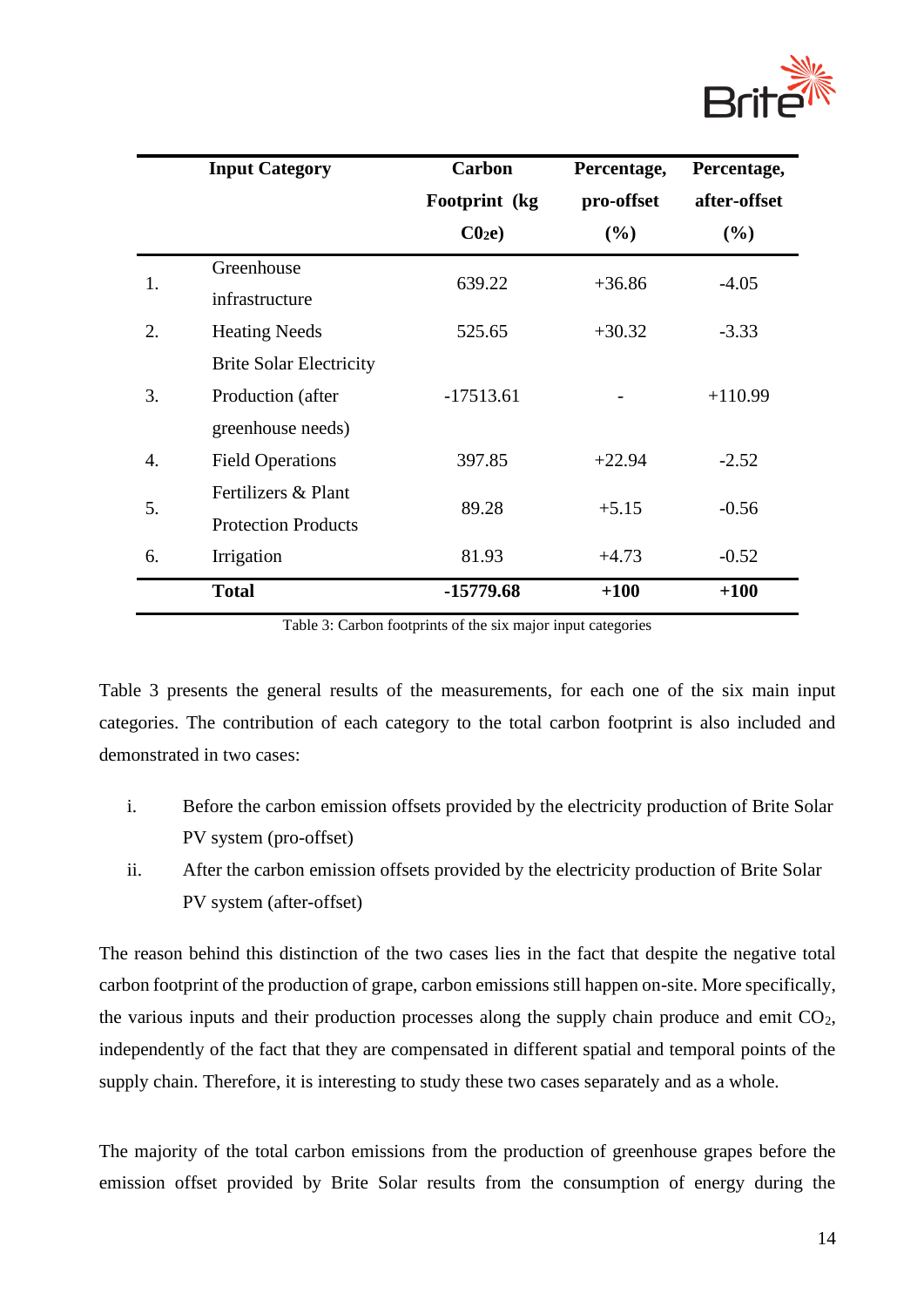

construction of greenhouse facilities and for heating purposes. Emissions of these two inputs take up to 67.17% of the pro-offset total carbon footprint. Field operations contribute to a respectable 23% of the total pro-offset emissions, and the other input categories result to the rest 9.89% off the total pro-offset carbon footprint. Regarding the right-most column of Table 3, it should be highlighted that some percentage values are negative to indicate quantitatively positive carbon emissions in a negative after-offset total. The contribution of each input category is presented in Figure 4:



*Figure 4: The carbon footprint of each major input category and total*

It is also important to highlight that if the electricity needs were to be covered by grid electricity, this category would by far be the most "problematic" since conventional grid power generation for greenhouse uses would result in  $6210 \text{ kg CO}_2$ . This fact is analyzed in more depth in the upcoming analysis of each input category.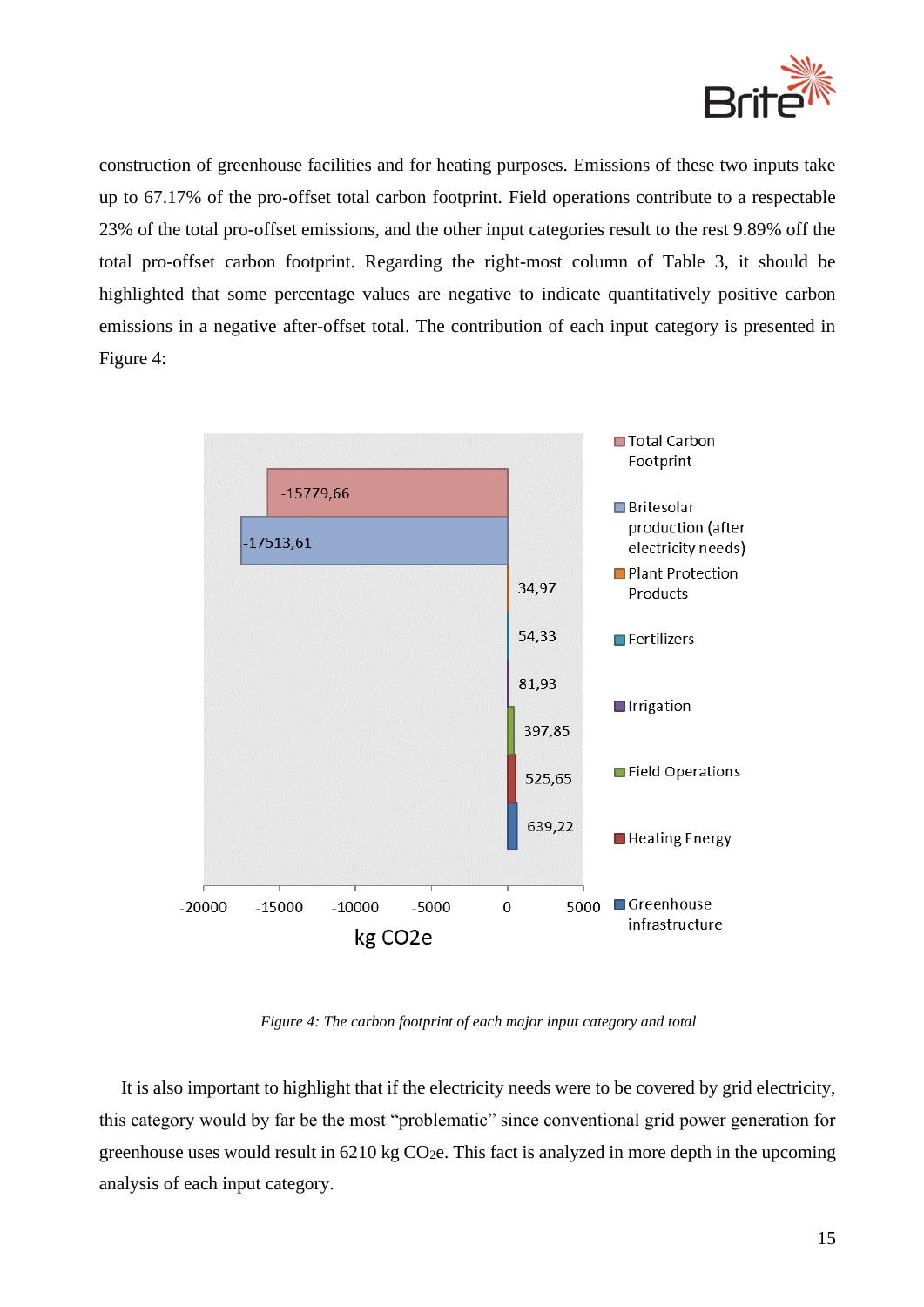

### <span id="page-16-0"></span>**Greenhouse Infrastructure**

This input category includes the carbon emissions that originate from the total sum of operational/ production processes and raw materials that result in the construction of the greenhouse facilities, with the exception of the infrastructure emissions of the manufacturing of the photovoltaic installation which are included later in the electricity category. Initially, the measurement of the carbon emissions of these inputs begins from the extraction of the necessary building materials and include all intermediate phases, from their industrial processing and transportation to the final installation at the greenhouse location. The emissions of the infrastructure inputs that result from the manufacturing of the system of mechanical ventilation, heating and their respective control units are also included in this category.

Additionally, as mentioned earlier, the infrastructure emissions were adjusted to reflect the functional lifespan of their respective materials and the total entity of the greenhouse, according to global standards. Regarding the reuse hypotheses of recyclable materials, it should be noted that recycling actions were assumed after the use of these materials in the greenhouse either for the same or different purposes. Lastly, the land occupation and transformation emissions were not considered, as no reliable data was available for valid measurements in this regard. The carbon emissions of this respective input category are displayed in Table 4: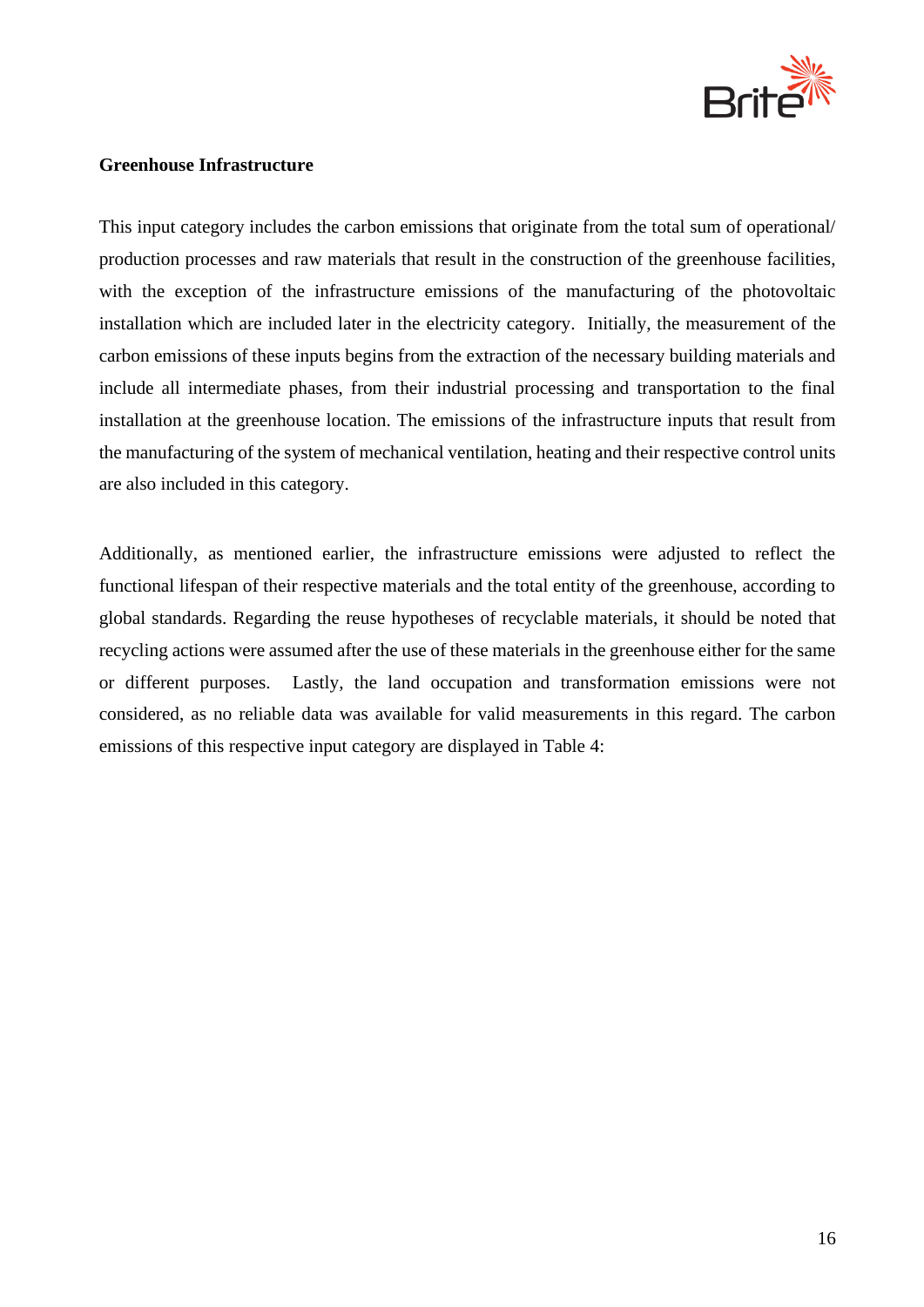

| <b>Input Type</b>     | <b>GHG Emissions (kg)</b> | <b>Percentage, Input</b> |  |
|-----------------------|---------------------------|--------------------------|--|
|                       | C0 <sub>2</sub> e         | Category $(\% )$         |  |
| Aluminum              | 289.70                    | 45.34                    |  |
| <b>Glass</b>          | 110.50                    | 17.29                    |  |
| <b>Steel</b>          | 82.10                     | 12.84                    |  |
| <b>Heating System</b> | 103.50                    | 16.19                    |  |
| Other                 | 53.42                     | 8.36                     |  |
| <b>Total</b>          | 639.22                    | 100                      |  |

*Table 4: The carbon footprint of various input types of greenhouse infrastructure*

Table 4 shows that the construction of the  $1228.8 \text{ m}^2$  greenhouse results in the emission of 639.22 kg C02e. The infrastructure input types with the most important contribution in the total carbon emissions of this input category belong in the construction of aluminium, glass and steel parts, which together form 75.5% of the emissions of this input category. A remarkable contribution to the total emissions of this input category originates from the manufacturing of the heating system, which results in 103.50 kg C02e (16.19% of greenhouse infrastructure emissions). Regarding other emissions of this category, all intermediate transportation emissions and the construction of concrete foundations and blocks were included. The latter input does not make a significant contribution to the footprint of this category since it is characterized by a very long functional lifespan. The contribution of each input type in the total footprint of the greenhouse infrastructure category is illustrated in Figure 5: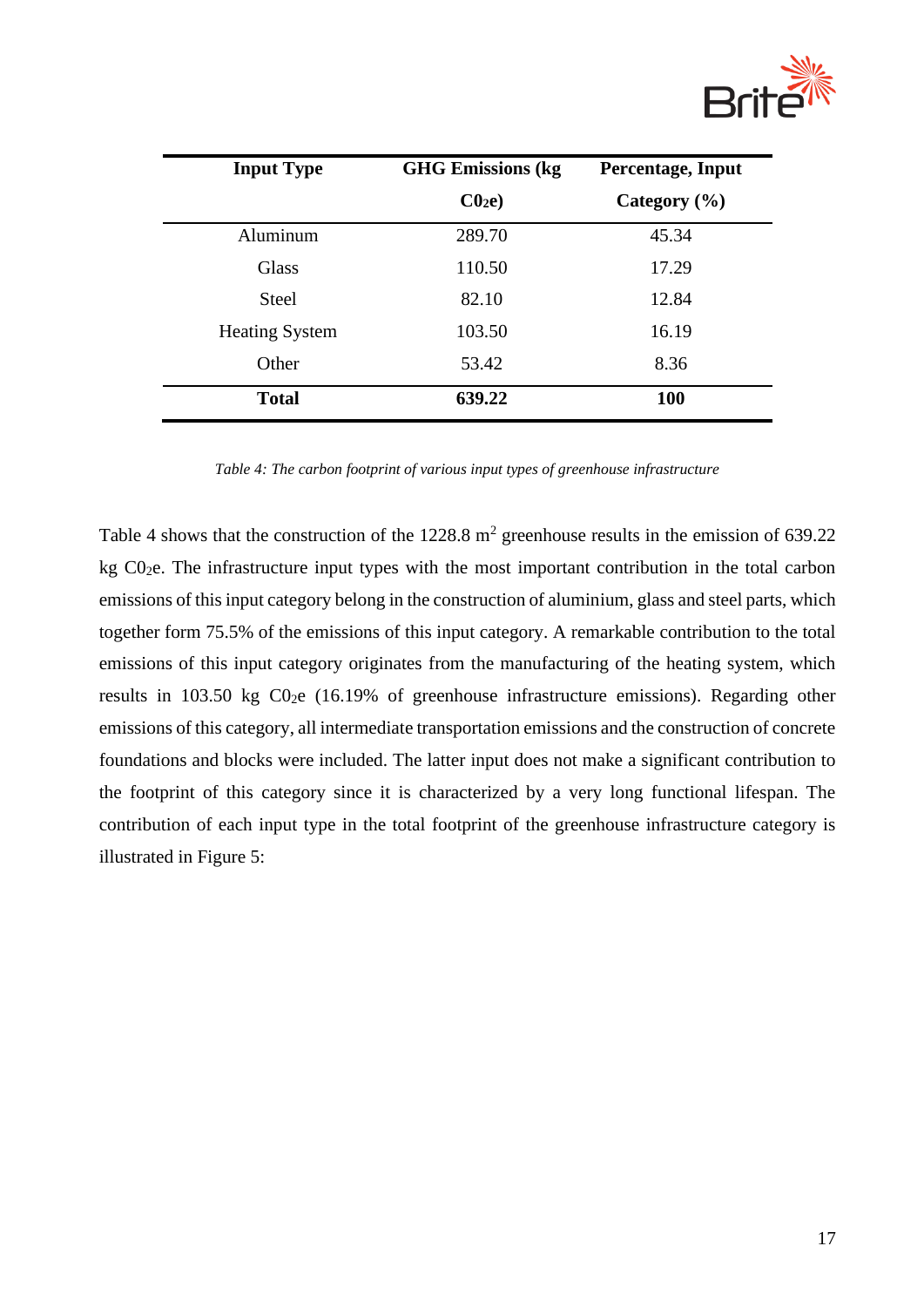



*Figure 5: Contribution of input types to the total carbon footprint of greenhouse infrastructure*

### <span id="page-18-0"></span>**Heating Needs**

As shown in Table 3, the heating input category makes a significant portion of the pro-offset emissions reaching 30.32% or 525.65 kg  $CO<sub>2</sub>e$ . Nevertheless, the use of pellet provides significant carbon emission saves in comparison with other conventional heating fuels, such as diesel. This fact, in conjunction with the mild climatic conditions that characterize Greece, leads to relatively small heating requirements for setting the ideal temperatures for the desired plant growth. Additionally, it should be noted that the use of fan heaters is included in the electricity category since their primary source of energy is electrical power. Also, the infrastructure inputs for the manufacturing phase of the heating system have been included in the previous category. The carbon footprint results of this input category are presented in Table 5 and Figure 6.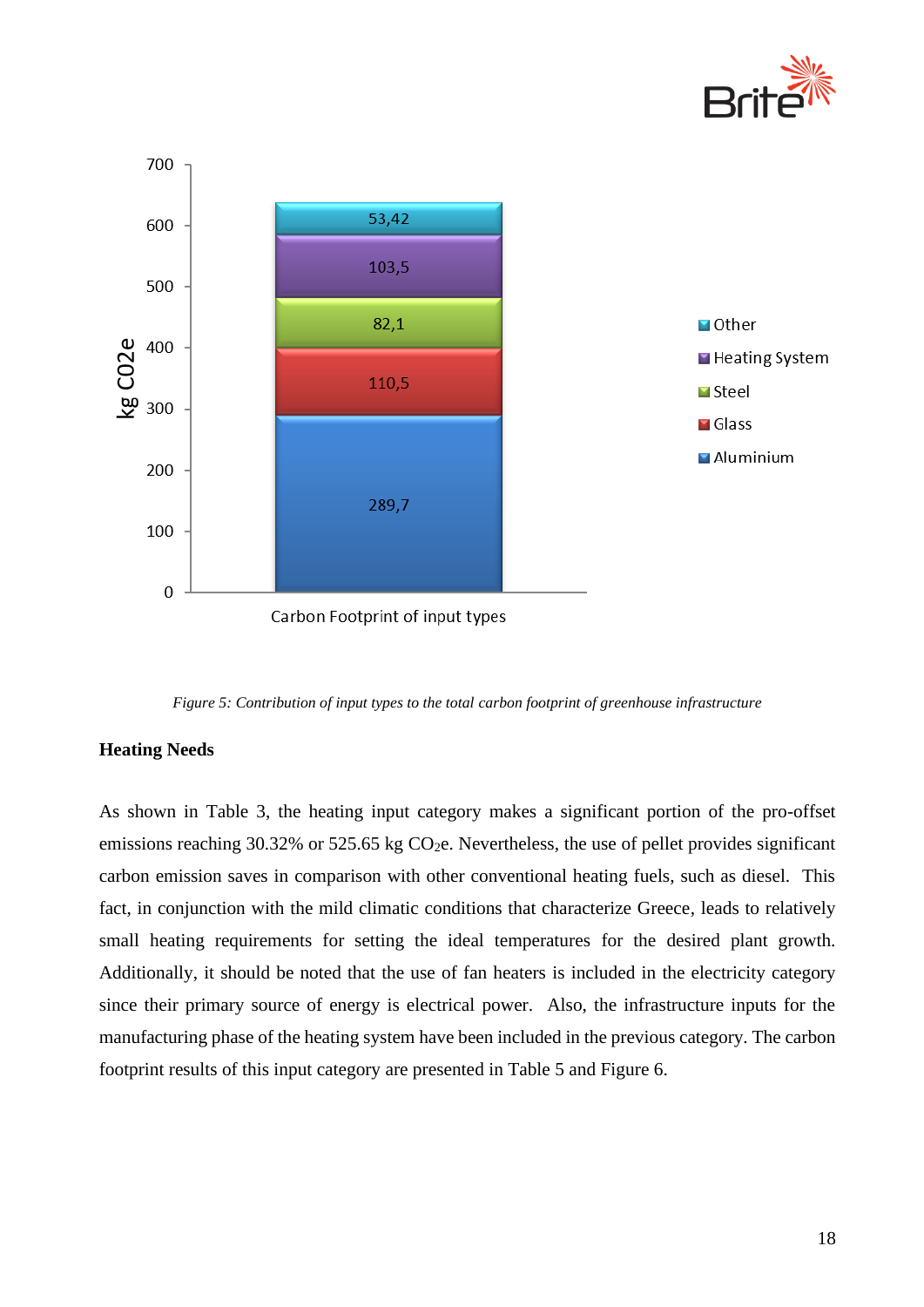

| <b>Heating Needs</b> | <b>GHG Emissions</b>                    | <b>Percentage, Input</b> |  |
|----------------------|-----------------------------------------|--------------------------|--|
|                      | $\left(\text{kg }CO_{2}\text{e}\right)$ | Category $(\% )$         |  |
| Heating (Pellet)     | 525.65                                  | 100                      |  |
| Total                | 525.65                                  | 100                      |  |

*Table 5: The carbon footprint of various input types of heating needs*



*Figure 6: Contribution of input types to the total carbon footprint of heating needs*

### <span id="page-19-0"></span>**Electricity Needs & Brite Solar electricity production**

This input category requires special attention due to the specificities of its nature. As mentioned earlier, the primary and only source of electricity during the greenhouse production of grapes is the PV Brite Solar installation. The powerful and specially designed Brite Solar roof installation has been estimated to produce almost 50 MWh of electricity per year. For calculating the carbon footprint of this input category, two main variables had to be quantified and measured: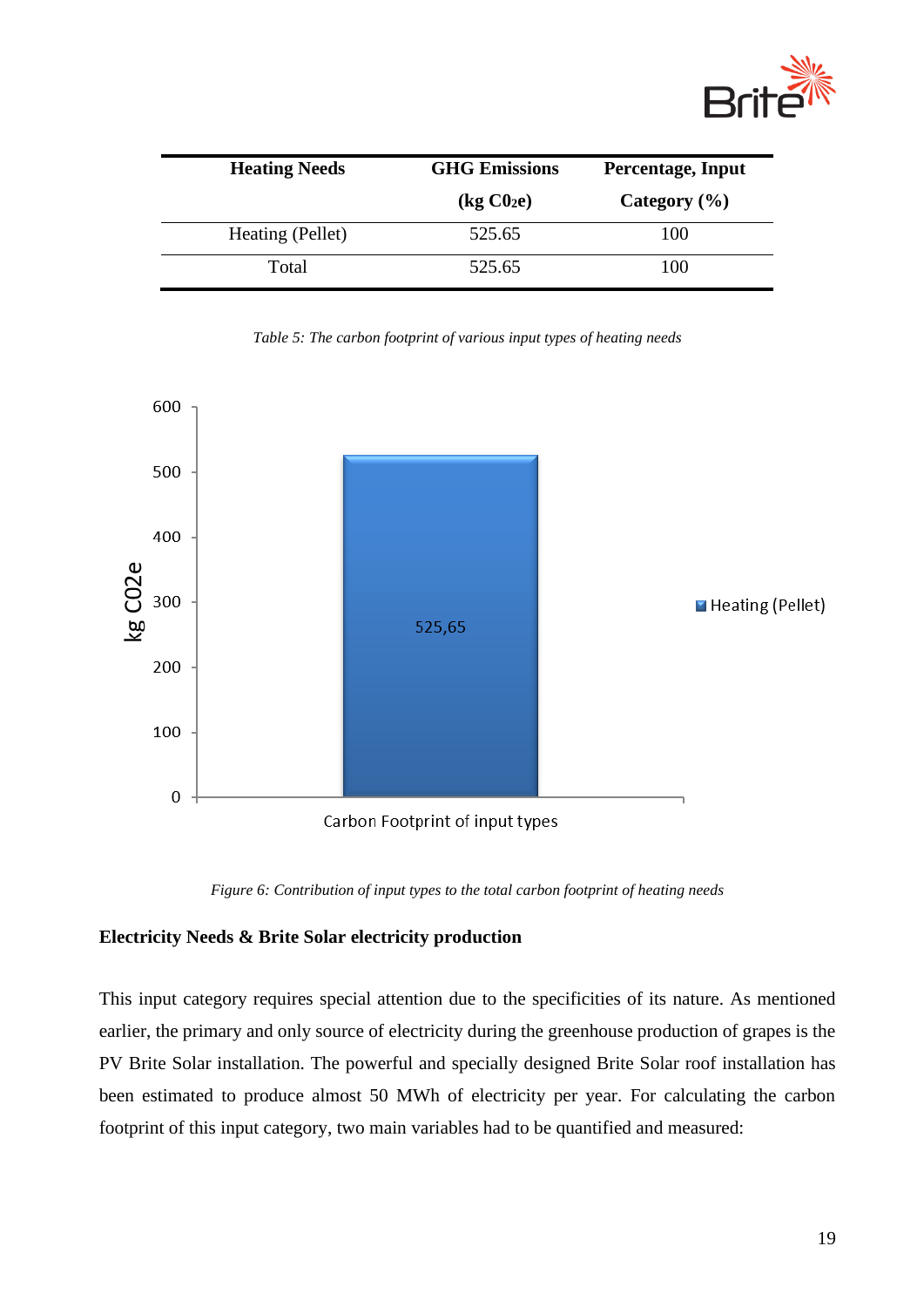

- i. The total electricity needs during the greenhouse production of grapes
- ii. The total electricity needs during the timeframe of the production of grapes

These two quantities were extensively studied and calculated. Regarding the first variable, Tsantali S.A. and Brite Solar informed the researchers of this study that the two majority purposes of electricity required for the production of 1 ton of grapes concerned the mechanical ventilation and fan heater needs and was equal to 6480 KWh of electrical energy. The mechanical ventilation system was estimated to consume 5400 KWh during this time period and the fan heater respectively consumed an amount of 1080 KWh for heating purposes. Therefore, the electricity needs of the greenhouse production were estimated to 6480 KWh.

The second variable concerned the total PV installation of electricity production. This quantity of electricity, as stated earlier in this report, totally covers the electricity needs for the operation of the greenhouse, while any potential electricity surpluses were channelled for use in other parts of the facilities of Tsantali S.A., such as the winery and other structures. By employing the European Union instrument of Photovoltaic Geographical Information System (PVGIS), the electricity production for the same timeframe of the production of one ton of greenhouse grape has been estimated to be 24756 KWh. It is obvious that this amount of energy not only fully covers the greenhouse needs but also supplies with electricity a large spectrum of external processes, concerning the physical limits of the greenhouse.

According to the LCA calculations, if the electricity needs of the greenhouse production were to be covered by Greek grid electricity, this will lead to an astonishing  $6210 \text{ kg } CO<sub>2</sub>e$  of additional emissions at the best-case scenario. From this amount, the  $5175 \text{ kg}$  of  $\text{CO}_2$  equivalents results from the supply of the mechanical ventilation system, while the rest of 1035 would originate from the power that feeds the fan heater. Not only these potential emissions are offset by the Brite Solar PV system, leading to zero carbon emissions, but additional emissions are saved from the external replacement of grid electricity, leading to an impressive total of  $-23723$  kg  $CO<sub>2</sub>$  of carbon savings. The total situation is presented in detail in Table 6 and illustrated in Figure 7: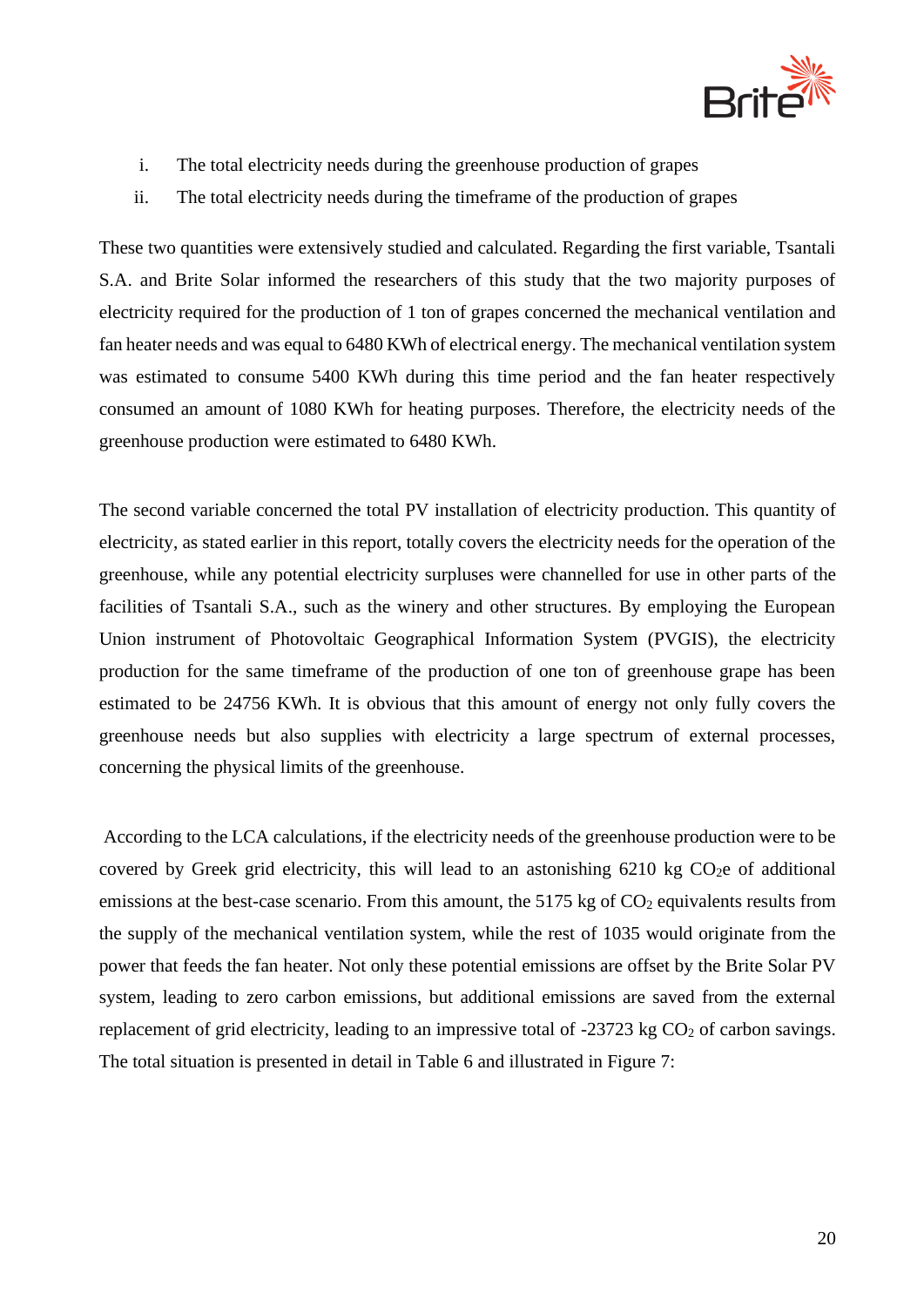

| <b>Input Type</b>                 | <b>GHG Emissions (kg</b> | <b>Percentage, Input</b> |
|-----------------------------------|--------------------------|--------------------------|
|                                   | C <sub>02</sub> e        | Category $(\% )$         |
| <b>Ventilation Electricity</b>    | 5174.74                  | $-29.54$                 |
| <b>Fan Heater Electricity</b>     | 1034.95                  | $-5.91$                  |
| <b>PV Brite Solar Electricity</b> | $-23723.3$               | $+135.45$                |
| $(Greenhouse + Surplus)$          |                          |                          |
| <b>Total</b>                      | -17513.61                | $+100$                   |

*Table 6: The carbon footprint of various input types of electricity needs & Brite Solar electricity production*



*Figure 7: Contribution of input types to the total carbon footprint of electricity needs & Brite Solar PV production*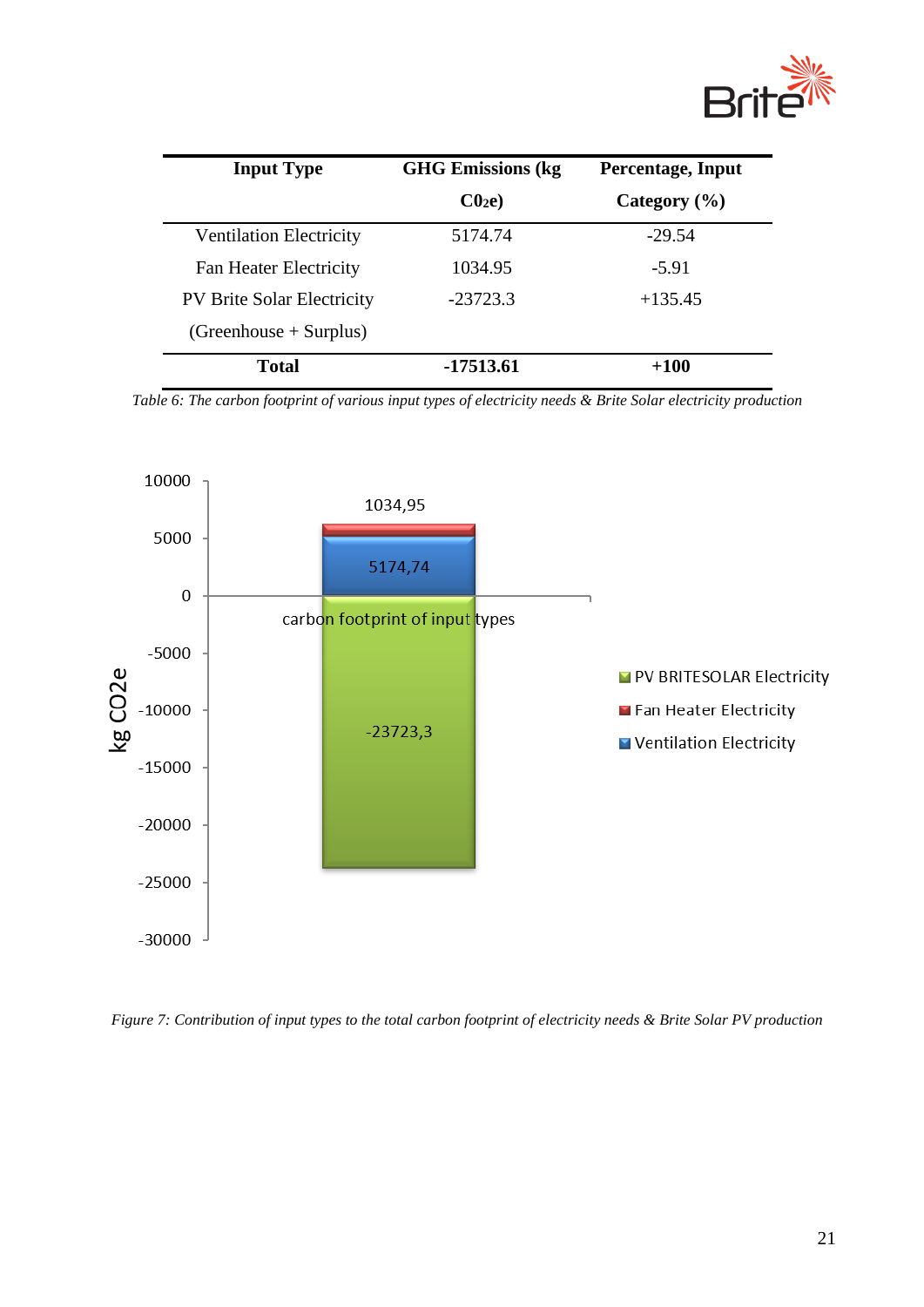

### <span id="page-22-0"></span>**Field Operations**

Field operations include production and operational processes for nursing and harvesting of the plants. Various types of machinery, their fuel use as well as the emissions that result in the appliance of different types of products are included in the carbon footprint of this category.

| <b>Input Type</b>             | GHG Emissions (kg C02e) | Percentage, Input |
|-------------------------------|-------------------------|-------------------|
|                               |                         | Category $(\% )$  |
| <b>Agricultural Machinery</b> | 276.58                  | 69.52             |
| Pruning                       | 94.73                   | 23.81             |
| Harvesting                    | 16.40                   | 4.22              |
| Fuel                          | 6.61                    | 1.66              |
| Other                         | 3.51                    | 0.87              |
| <b>Total</b>                  | 397.85                  | 100               |

*Table 7: The carbon footprint of various input types of field operations*

The total carbon footprint of field operations was measured to 397.85 kg  $CO<sub>2</sub>e$ . The production phase of agricultural emissions which were adjusted to reflect the functional lifetime of products is responsible for almost 70% of the total carbon footprint, while other inputs contribute the remaining 30% of the carbon footprint of this category. Table 7 (above) and Figure 8 present the carbon footprint results of this input category.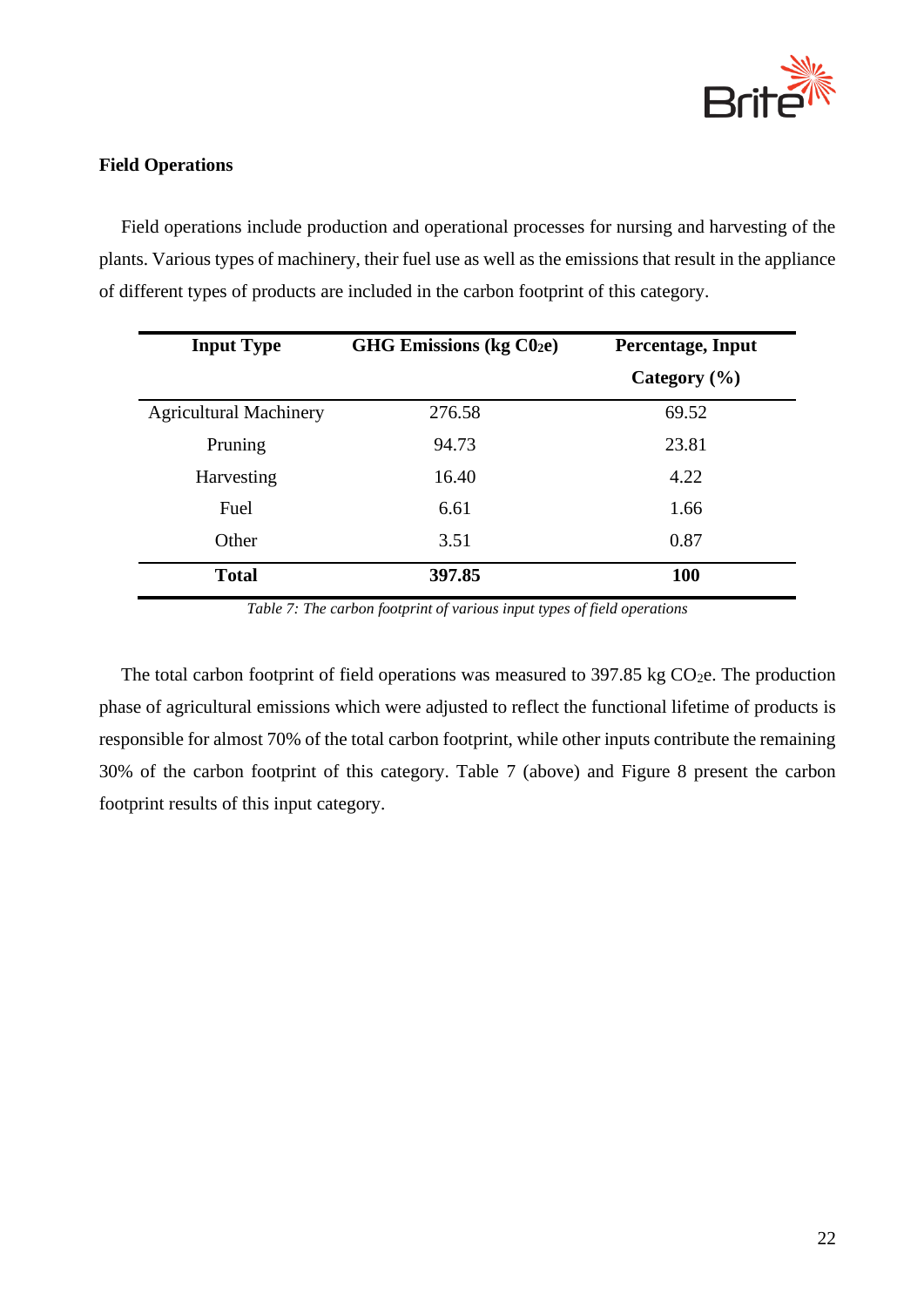



*Figure 8: Contribution of input types to the total carbon footprint of field operations*

### <span id="page-23-0"></span>**Irrigation, Fertilizers & Plant Protection Products (PPP)**

The last two input categories are merged in this analysis section, due to their relatively small footprint and their similar importance in a plant growth context. These merged categories include the production emissions and the emissions of the operation of the irrigation system, as well as the respective emissions of the production and transportation on the greenhouse site of the various fertilizers and PPP that are necessary for the growth and protection of plants. The estimation of the emissions of each input type is presented in Table 8: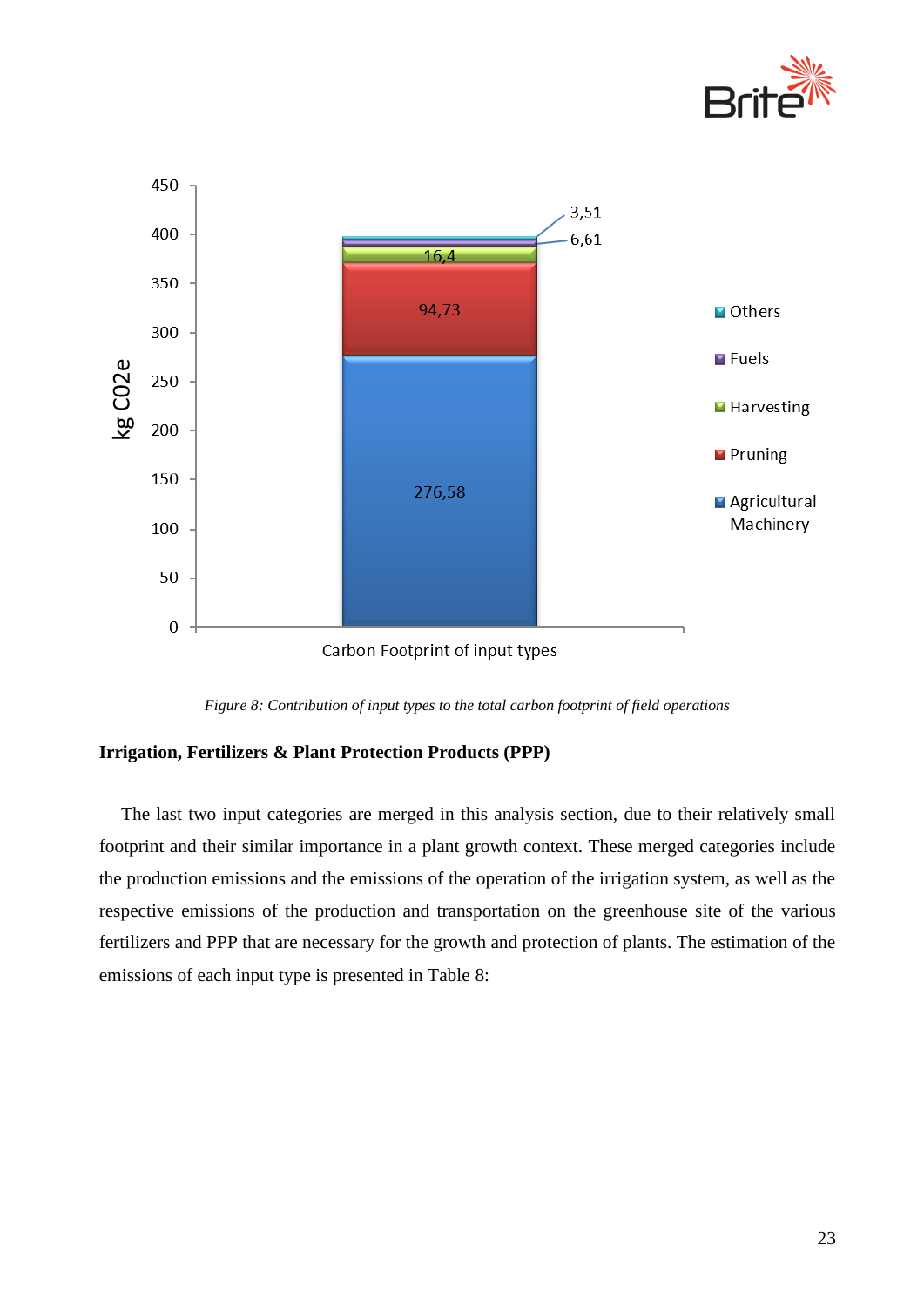

| <b>Input Type</b>         | <b>GHG Emissions (kg</b> | Percentage, Input |
|---------------------------|--------------------------|-------------------|
|                           | C0 <sub>2</sub> e        | Category $(\% )$  |
| Irrigation system and     | 81.93                    | 100               |
| energy                    |                          |                   |
| Fertilizers, P            | 1.61                     | 2.97              |
| Fertilizers, S            | 19.57                    | 36.06             |
| Fertilizers, N            | 33.09                    | 60.97             |
| Fertilizers, Total        | 54.27                    | 100               |
| Fungicides                | 32.16                    | 94.78             |
| Insecticides & Pesticides | 1.77                     | 5.22              |
| PPP, Total                | 33.93                    | 100               |
| Packaging, Total          | 1.1                      | 100               |
| <b>Total</b>              | 397.85                   | 100               |

*Table 8: The carbon footprint of various input types of irrigation, fertilizers, and PPP*

The larger amount of the carbon emissions of this category is attributed to the manufacturing and operation of the irrigation system, which has been estimated to supply the greenhouse with  $250 \text{ m}^3$ of water at the timeframe of this study. Additionally, most of the emissions of the fertilizers and PPP products result from the use of nitric ammonium fertilizers and fungicides which facilitate the growth of the plants and their protection from pathogen fungus. It is highlighted that the transportation emissions for each type of product are included in each respective type of input, but as will be illustrated in Section 4, they have a very low contribution to the total carbon footprint since they are mainly supplied locally. Figure 9 presents visually the contribution of each type of input in the total carbon footprint of this input category.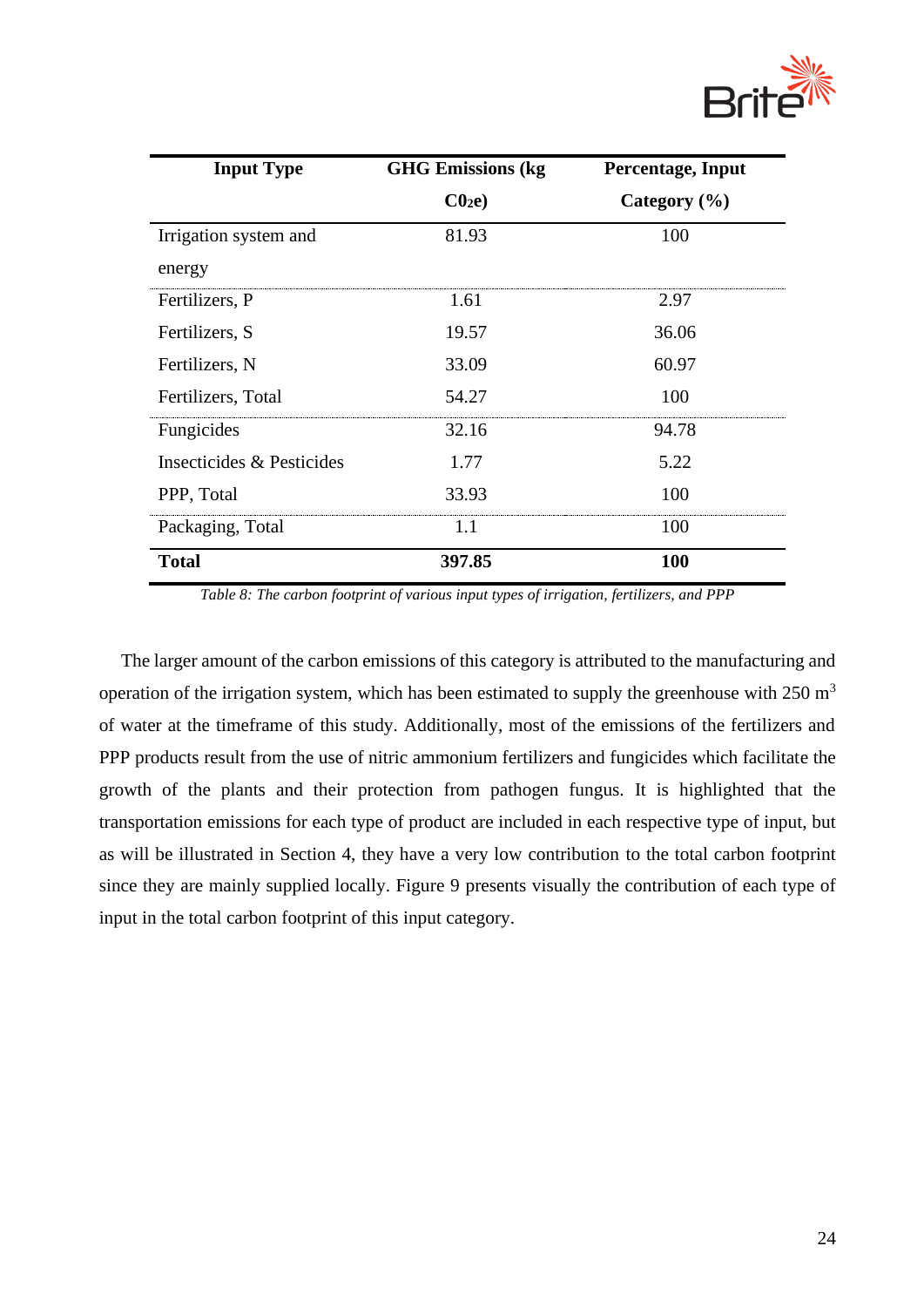



*Figure 9: Contribution of input types to the total carbon footprint of irrigation, fertilizers & PPP*

### <span id="page-25-0"></span>**1.4 Environmental Indicators**

By employing the standard Scope 1, 2 and 3 emission indexes of GHG Protocol, the emissions of the greenhouse production of wine grapes were classified into the respective categories and calculated. The results are presented in Table 9, 10 and 11. As previously noted, Scope 1 emissions include the carbon emissions that originate directly in fuel use from company-owned resources. Usually, fuel use in heating, machinery and company-owned vehicles are the dominant input types of Scope 1 category. In the instance of this carbon footprint report and the selected system boundaries, pellet use for heating and combustion of diesel for various functions constitute the origin of Scope 1 Emissions.

In the Scope 2 category, the emissions that result indirectly from the production of purchased power are included. As already presented in detail in previous sections, the emissions of this type not only are non-existent, since the electricity needs of the greenhouse production are fully satisfied by Brite Solar PV production, but additional saves are achieved through the valorization of the electricity surplus in other operations that take place within the Tsantali S.A. premises. Finally, Scope 3 category carbon emissions include all indirect carbon emissions that do not fulfil the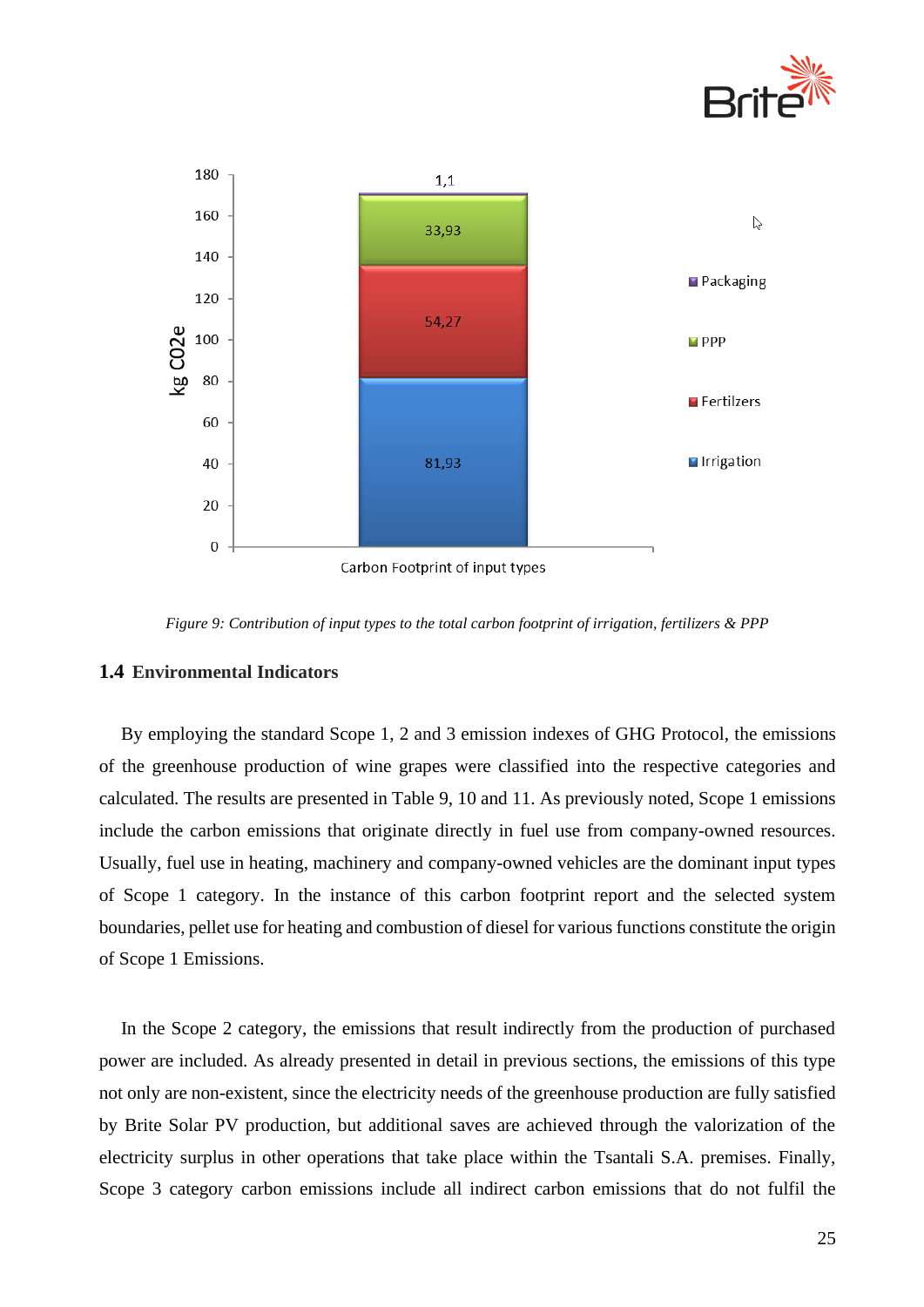

requirements of inclusion in any of the previous two scopes. They mainly include the adjusted carbon emissions that take place at the construction phase of the greenhouse facilities, the production and transportation of fertilizers and PPP, agricultural machinery, as well as all transportation and logistics emissions that take place across the supply chain of wine grapes.

| Scope   |                   |                                | <b>GHG</b>             | <b>GHG</b> Emissions      | <b>GHG</b> Emissions               |
|---------|-------------------|--------------------------------|------------------------|---------------------------|------------------------------------|
|         | Input<br>Category | Input Type                     | Emissions              | per kg of product         | per greenhouse                     |
|         |                   |                                |                        | (kg CO <sub>2</sub> e/kg) | area, 1228,8 m <sup>2</sup> (kg)   |
|         |                   |                                | (kg CO <sub>2</sub> e) | grape)                    | CO <sub>2</sub> e/m <sup>2</sup> ) |
|         | Heating           | Pellet                         | 525.65                 | 0.526                     | 0.428                              |
|         | <b>Needs</b>      |                                |                        |                           |                                    |
| Scope 1 | Others            | Diesel                         | 89.78                  | 0.090                     | 0.073                              |
|         |                   | <b>Total Scope 1 emissions</b> | 615.43                 | 0.15                      | 0.5                                |

*Table 9: Scope 1 Emissions*

As shown in Table 9, 526 out of the total 615.43 kg  $CO<sub>2</sub>e$  emissions originate in the combustion of pellet for heat production. The remaining  $89.78$  kg of  $CO<sub>2</sub>e$  concern the use of diesel fuels in other agricultural operations.

Regarding the Scope 2 Emissions (Table 10), it is already mentioned that not only they are nonexistent, but large indirect savings occur. The electricity needs of 6480 KWh and the resulting emissions of 6210 kg CO<sub>2</sub>e are fully compensated and the electricity surplus feeds with electricity the surrounding premises, reaching an overall carbon saving amount of  $-17514$  kg CO<sub>2</sub>e.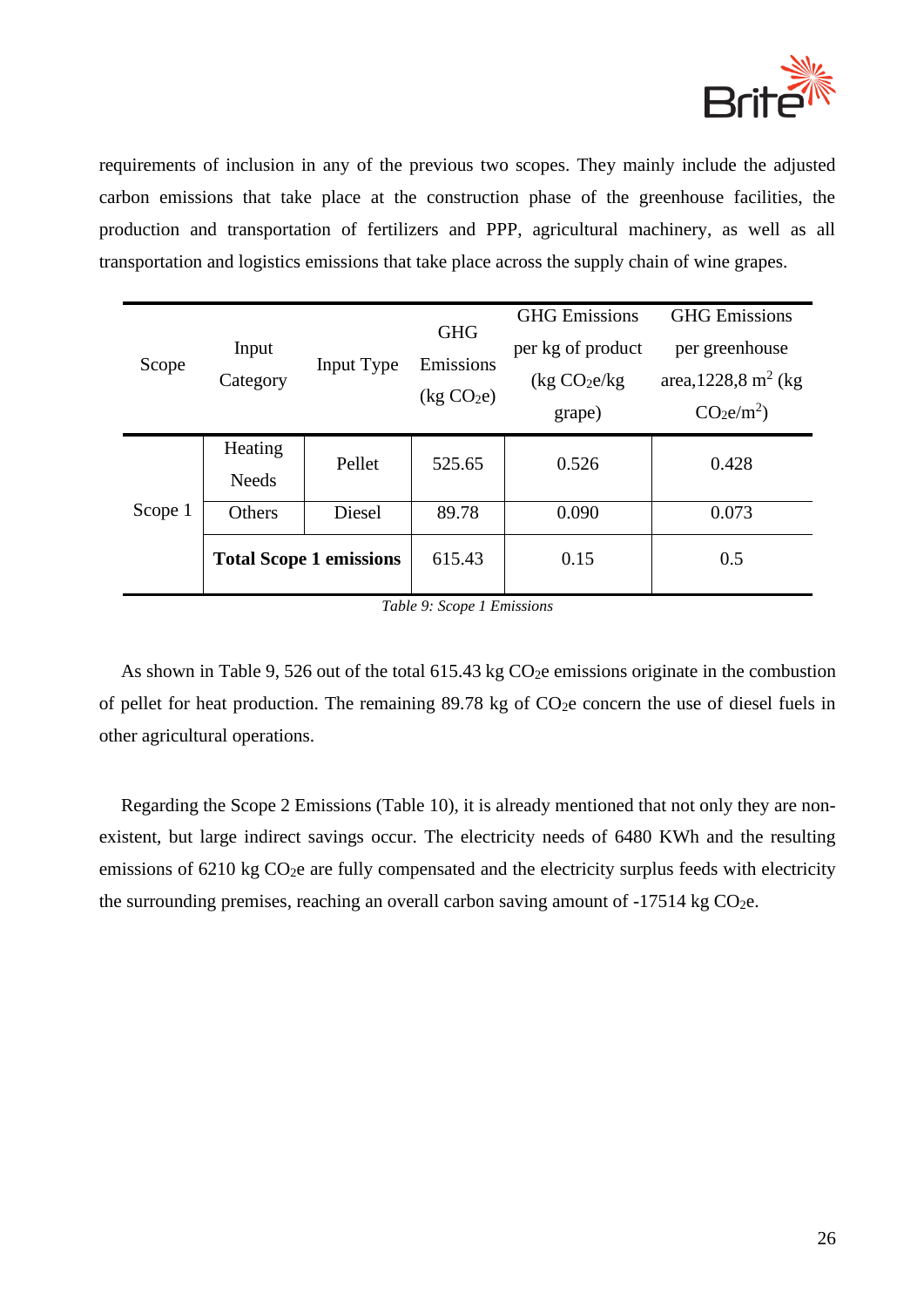

|         |                                |             |                        | <b>GHG</b>                | <b>GHG</b> Emissions                   |
|---------|--------------------------------|-------------|------------------------|---------------------------|----------------------------------------|
| Scope   | Input                          |             | <b>GHG</b>             | Emissions per             | per greenhouse                         |
|         |                                | Input Type  | Emissions              | kg of product             | area, 1228,8 m <sup>2</sup>            |
|         | Category                       |             | (kg CO <sub>2</sub> e) | (kg CO <sub>2</sub> e/kg) | (kg CO <sub>2</sub> e/m <sup>2</sup> ) |
|         |                                |             |                        | grape)                    |                                        |
|         | Electricity                    | Ventilation | $+5174.74$             | $+5.4$                    | $+4.39$                                |
|         | <b>Needs</b>                   | Fan Heater  | $+1034.95$             | $+1.08$                   | $+0.879$                               |
| Scope 2 | <b>Brite Solar PV</b>          | Energy      | $-23723.3$             | $-23.723$                 | $-19.31$                               |
|         | Production                     | Production  |                        |                           |                                        |
|         | <b>Total Scope 2 Emissions</b> |             | $-17513.61$            | $-17.51$                  | $-14.25$                               |

*Table 10: Scope 2 Emissions*

Finally, Scope 3 category represents a variety of carbon emission origins since they include all of the emissions that did not meet the criteria for being included in Scope 1 and 2 categories. As presented in Table 10, a large portion of Scope 3 emissions can be attributed to the construction of the greenhouse infrastructure and its respective parts and materials. Additionally, the low emissions resulting from transportations (56.06 kg  $CO<sub>2</sub>e$ ) are an impressive feature of this analysis, because most of the raw materials are supplied locally. Also, the comparatively low use of fertilizers and PPP products, limit the emissions that occur during the production and application face of these products. A summary of Scope 3 emissions can be seen in Table 11: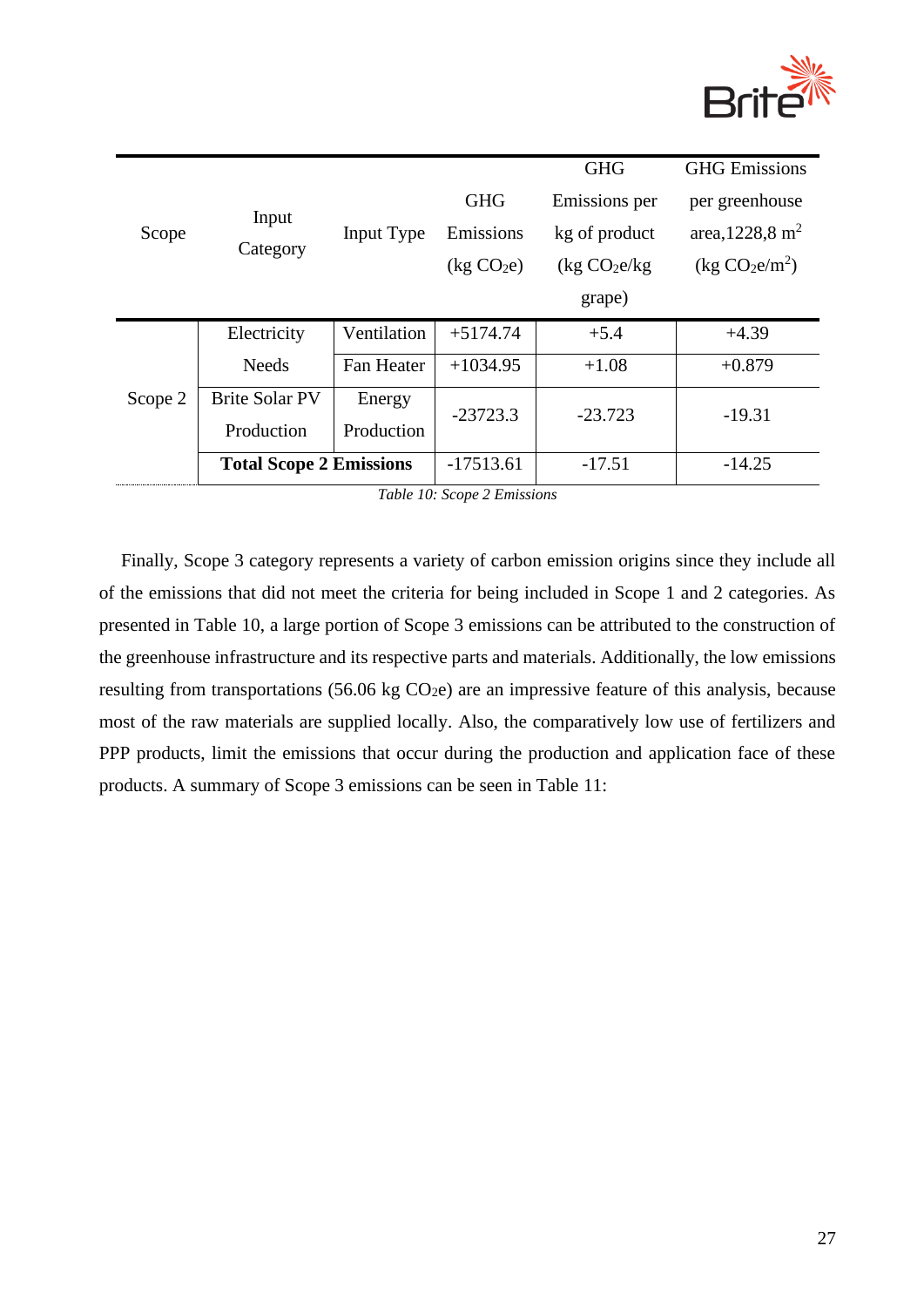

|         |                |                                |                        | <b>GHG</b>                | <b>GHG</b> Emissions               |  |
|---------|----------------|--------------------------------|------------------------|---------------------------|------------------------------------|--|
|         |                |                                | <b>GHG</b>             | Emissions per             | per greenhouse                     |  |
| Scope   | Input          | Input Type                     | Emissions              | kg of product             | area, 1228,8 m <sup>2</sup> (kg)   |  |
|         | Category       |                                | (kg CO <sub>2</sub> e) | (kg CO <sub>2</sub> e/kg) | CO <sub>2</sub> e/m <sup>2</sup> ) |  |
|         |                |                                |                        | grape)                    |                                    |  |
|         |                | Transportation                 | 56.06                  | 5.6E-2                    | $4.6E - 2$                         |  |
|         | Other          | & Logistics                    |                        |                           |                                    |  |
|         |                | Other                          | 62.22                  | 0.62                      | $5E-2$                             |  |
|         |                | <b>Fertilizers P</b>           | 1.32                   | 1.32E-3                   | 1,07E-3                            |  |
|         | Fertilizers    | Fertilizers N                  | 31.4                   | $3.1E-2$                  | $2.6E-2$                           |  |
|         |                | Fertilizers S                  | 18.5                   | 1.9E-2                    | $1.5E-2$                           |  |
|         |                | Fungicides                     | 31.45                  | $3.1E-2$                  | $2.6E-2$                           |  |
|         | PPP            | Insecticides                   | 1.57                   | 1.57E-3                   | 1.28E-3                            |  |
| Scope 3 |                | <b>&amp;Pesticides</b>         |                        |                           |                                    |  |
|         |                | Aluminum                       | 289.70                 | 0.29                      | 0.236                              |  |
|         |                | Glass                          | 110.50                 | 0.11                      | 0.09                               |  |
|         | Greenhouse     | <b>Steel</b>                   | 82.10                  | 8.2E-2                    | $6.7E-2$                           |  |
|         | Infrastructure | Heating                        | 103.50                 | 0,104                     | 8.4E-2                             |  |
|         |                | System                         |                        |                           |                                    |  |
|         |                | Other                          | 53.42                  | 5.34E-2                   | $4.1E-2$                           |  |
|         | Field          | Agricultural                   | 276.78                 | 0.277                     | 0.225                              |  |
|         | Operations     | Machinery                      |                        |                           |                                    |  |
|         |                | <b>Total Scope 3 Emissions</b> | 1118.52                | 1.12                      | 0.91                               |  |

|  |  | Table 11: Scope 3 Emissions |
|--|--|-----------------------------|
|--|--|-----------------------------|

The net carbon footprint of the greenhouse production of grape is negative, indicating savings of GHG emissions. Carbon emissions do take place, although, despite being compensated by the PV Brite Solar installation. By taking a look at the pro-offset situation, one can see that most of the emissions take place indirectly in the Scope 3 category, which contributes to 64.5% (1118.52 kg  $CO<sub>2</sub>e$ ) of the total pro-offset carbon emissions. The remaining 35.5% (615.43 kg  $CO<sub>2</sub>e$ ) belongs to Scope 1 direct emissions of the greenhouse grape production. The following figures illustrate the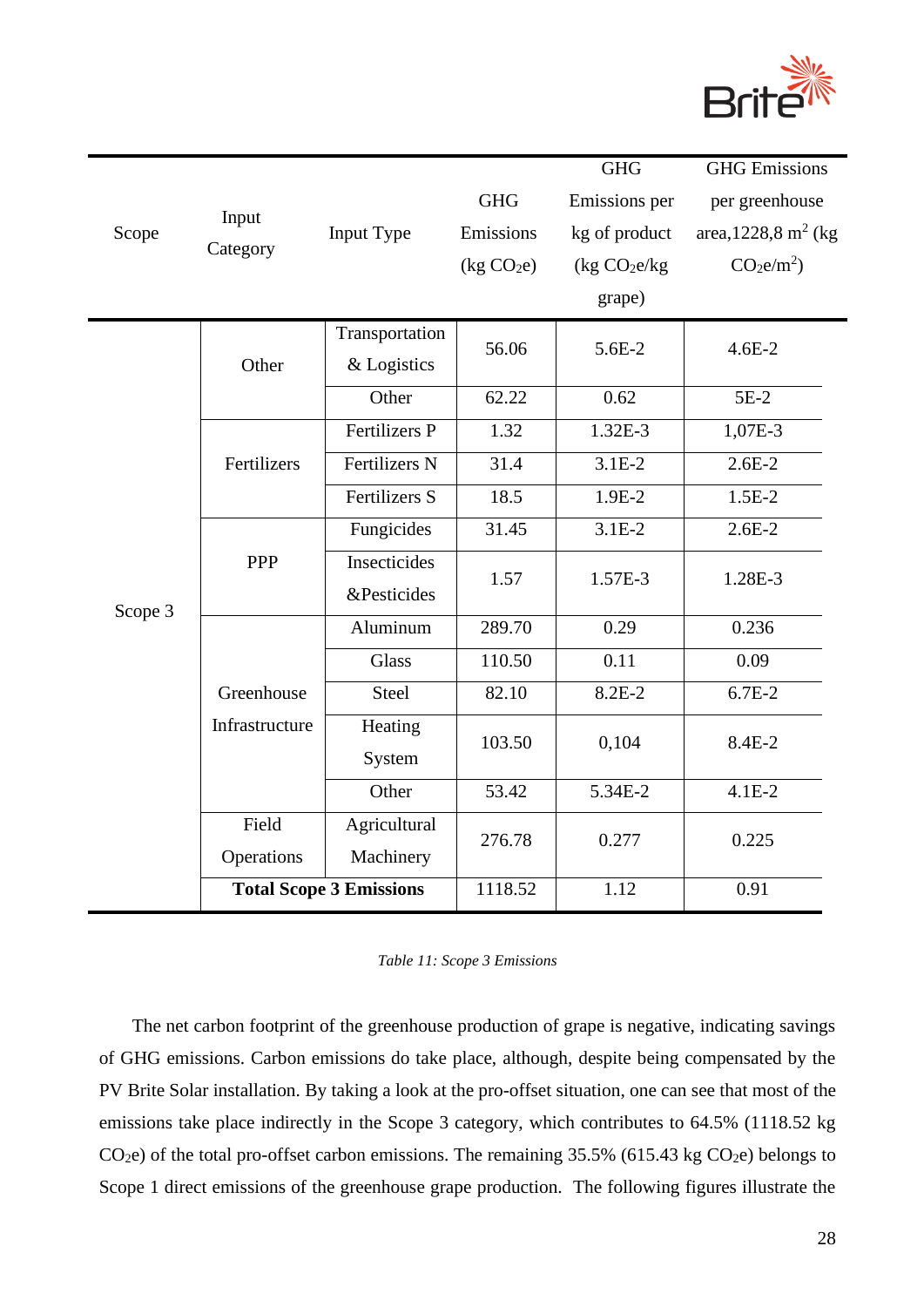

contribution of each scope category for both pro-offset (Figure 10) and after-offset cases (Figure 11):



*Figure 10: Contribution of inputs per scope before the offset of emissions by Brite Solar PV installation*



*Figure 11: Contribution of inputs per scope after the offset of emissions by Brite Solar PV installation*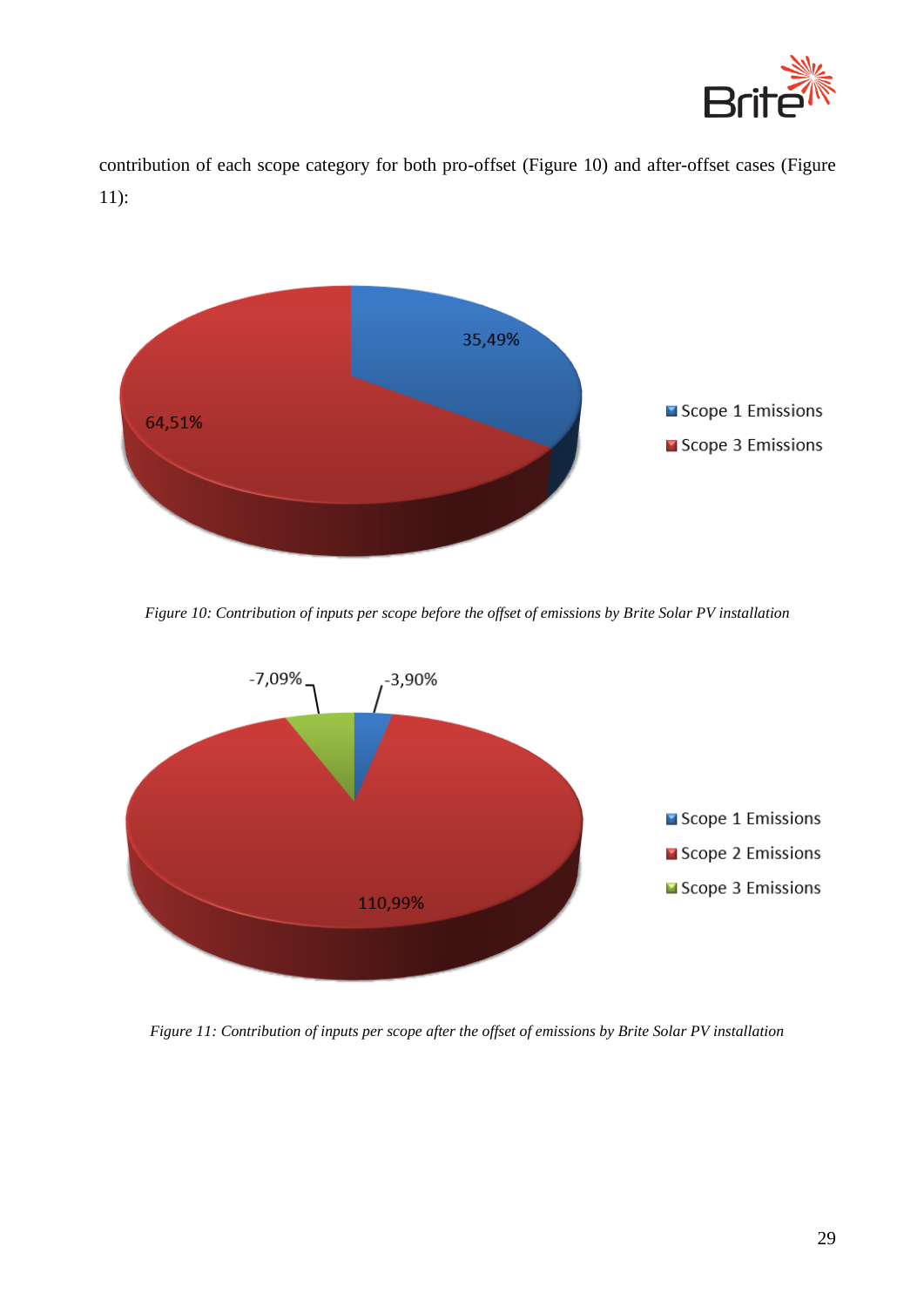

### <span id="page-30-0"></span>**1.5 Proposed Policies and Improving Scenarios**

In this section, researchers present two different scenarios in order to discover potential improving policies that would facilitate the further reduction of the carbon footprint of the greenhouse grape production. For each scenario, a small number of assumptions that slightly differentiate certain processes and inputs in comparison with the baseline scenario (Scenario A) are made, in order to examine their influence on the overall carbon footprint of grape production. The two hypothetical scenarios (Scenarios B and C) and the baseline scenario (Scenario A) are the following:

- 1. Scenario Α: Baseline Scenario- Real-life conditions
- 2. Scenario Β: Combined Ventilation (natural/mechanical 50%-50%)
- 3. Scenario C: Increase of 50% of crop yield per crop and consequent input increases

This analysis aims at highlighting how simple changes can have a positive impact on the carbon footprint of grape production. Despite having already achieved a negative carbon emissions impact, Tsantali S.A. and Brite Solar are completely committed to potential further improvements. Therefore, this section is dedicated to facilitating this constant struggle for improvement and environmental protection. A detailed analysis of each scenario is presented below:

### <span id="page-30-1"></span>**Scenario A: Baseline Scenario**

This Scenario represents the contemporary conditions in the greenhouse production of grape. The production of 1000 kg of product in the 1229  $m^2$  leads to the carbon savings of nearly 15.77 tons of CO<sub>2</sub>e. The respective emissions of different input categories and types, or in this particular case the savings of carbon emissions, remain as presented earlier in this report.

### <span id="page-30-2"></span>**Scenario Β: Combined Ventilation (natural/mechanical 50%-50%)**

In Scenario B, the only differentiation in comparison with baseline scenario A is the adjustment of the infrastructure to allow the flow of natural air in the greenhouse facilities. It is assumed that this policy reduces 50% the use of the mechanical ventilation system, while this move results in a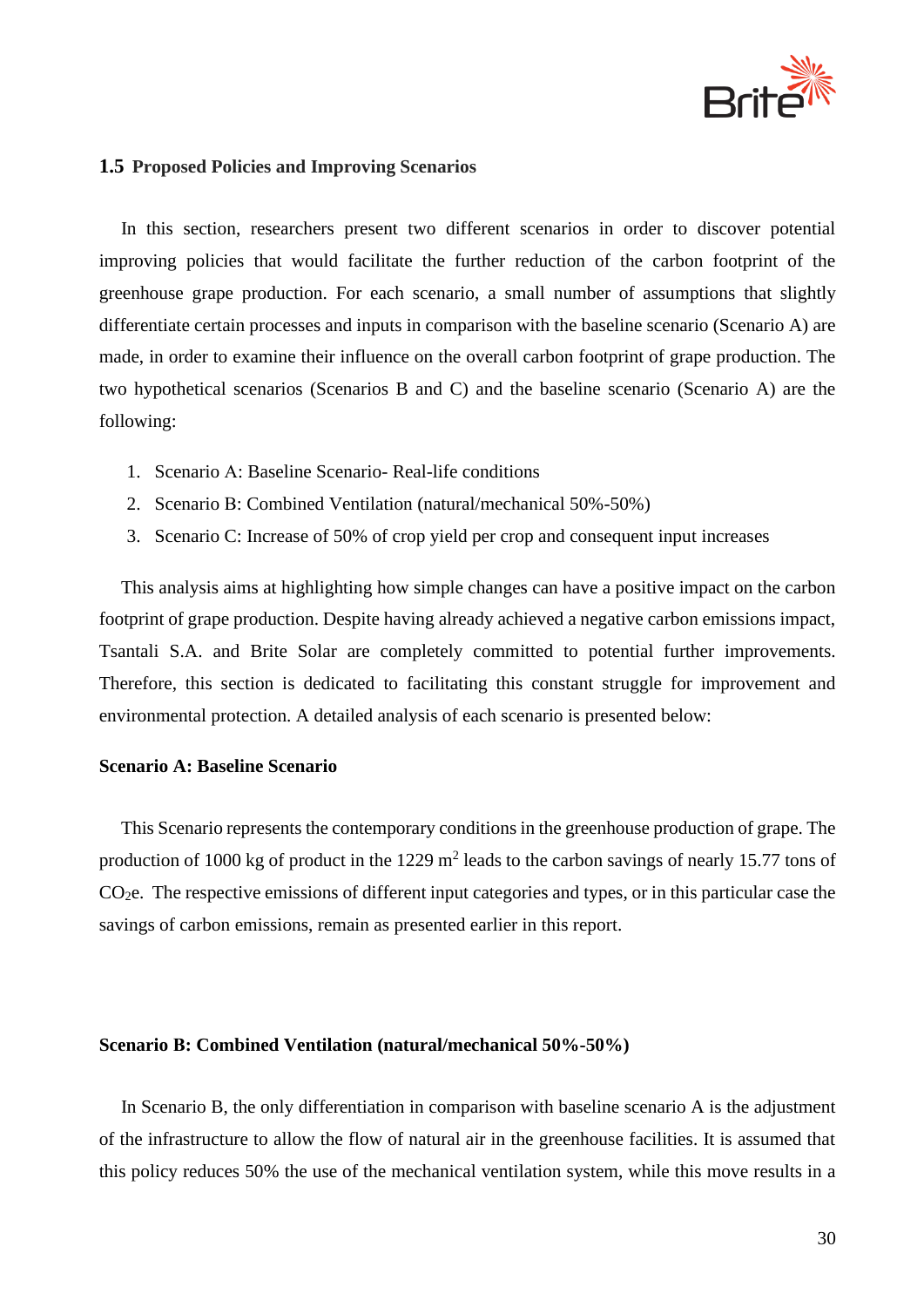

100% increase in heating needs due to more intense loss of heat. All other inputs remain the same as in baseline Scenario A.

### <span id="page-31-0"></span>**Scenario C: Increase of 50% of crop yield per crop and consequent input increases**

The basic assumption of Scenario C is an increase of 50% in crop yield per crop in comparison with the baseline scenario, translating to an increase of 500 kg of grapes. In this scenario, the resulting quantity per crop is 1500 kg of wine grapes, while consequent increases in all inputs take place to support this yield improvement. It has been assumed that all inputs increase by 50% concerning Scenario A, with the exception of heating and electricity needs which increase by 25% and greenhouse infrastructure which remain the same with baseline scenario A. In this scenario, as in Scenario B, the production of electricity by the Brite Solar PV installation remains as it is in reallife conditions.

In Table 12, the assumptions of each scenario are presented mathematically in detail, by employing variables that represent the respective input quantities for each Scenario (A for Baseline Scenario A, B for Scenario B and Scenario C).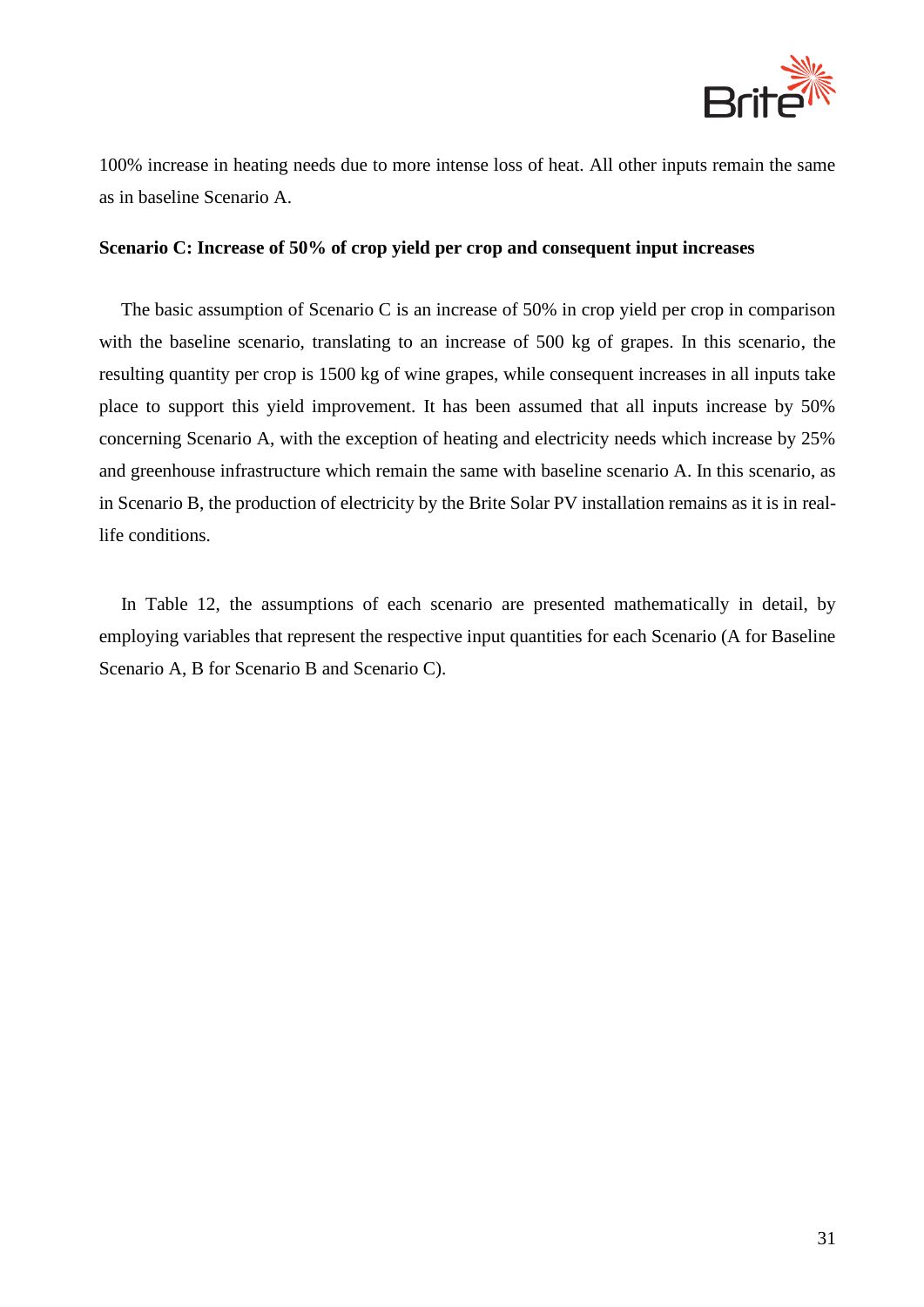

|                         | Scenario A              | Scenario B     | Scenario C        |  |
|-------------------------|-------------------------|----------------|-------------------|--|
| Crop Yield              | 1000 kg                 | 1000 kg        | $1500 \text{ kg}$ |  |
| <b>Input Categories</b> | <b>Input Quantities</b> |                |                   |  |
| 1.Greenhouse            | A <sub>1</sub>          | $B_1=A_1$      | $C_1=A_1$         |  |
| Infrastructure          |                         |                |                   |  |
| 2. Heating Needs        | A <sub>2</sub>          | $B_2 = 2A_2$   | $C_2 = 1.25A_2$   |  |
| 3. Electricity Needs    | $A_3$                   | $B_3 = 0.5A_3$ | $C_3 = 1.25A_3$   |  |
| (Ventilation)           |                         |                |                   |  |
| 4. Electricity Needs    | $A_4$                   | $B_4 = A_4$    | $C_4 = 1.25A_4$   |  |
| (other)                 |                         |                |                   |  |
| 4. Brite Solar PV       | A <sub>5</sub>          | $B_5 = A_5$    | $C_5 = 1.5A_5$    |  |
| electricity production  |                         |                |                   |  |
| 5. Field Operations     | A <sub>6</sub>          | $B_6 = A_6$    | $C_6 = 1.5A_6$    |  |
| 6.Irrigation,           | A <sub>7</sub>          | $B_7 = A_7$    | $C_7 = 1.5A_7$    |  |
| Fertilizers, and PPP    |                         |                |                   |  |

*Table 12: Assumptions for each scenario*

### <span id="page-32-0"></span>**Comparative Analysis of Scenarios**

The two scenarios were built in the LCA tool, in order to examine the differences that occur in comparison to the baseline Scenario A. The results of this process are presented in detail in the following Figures: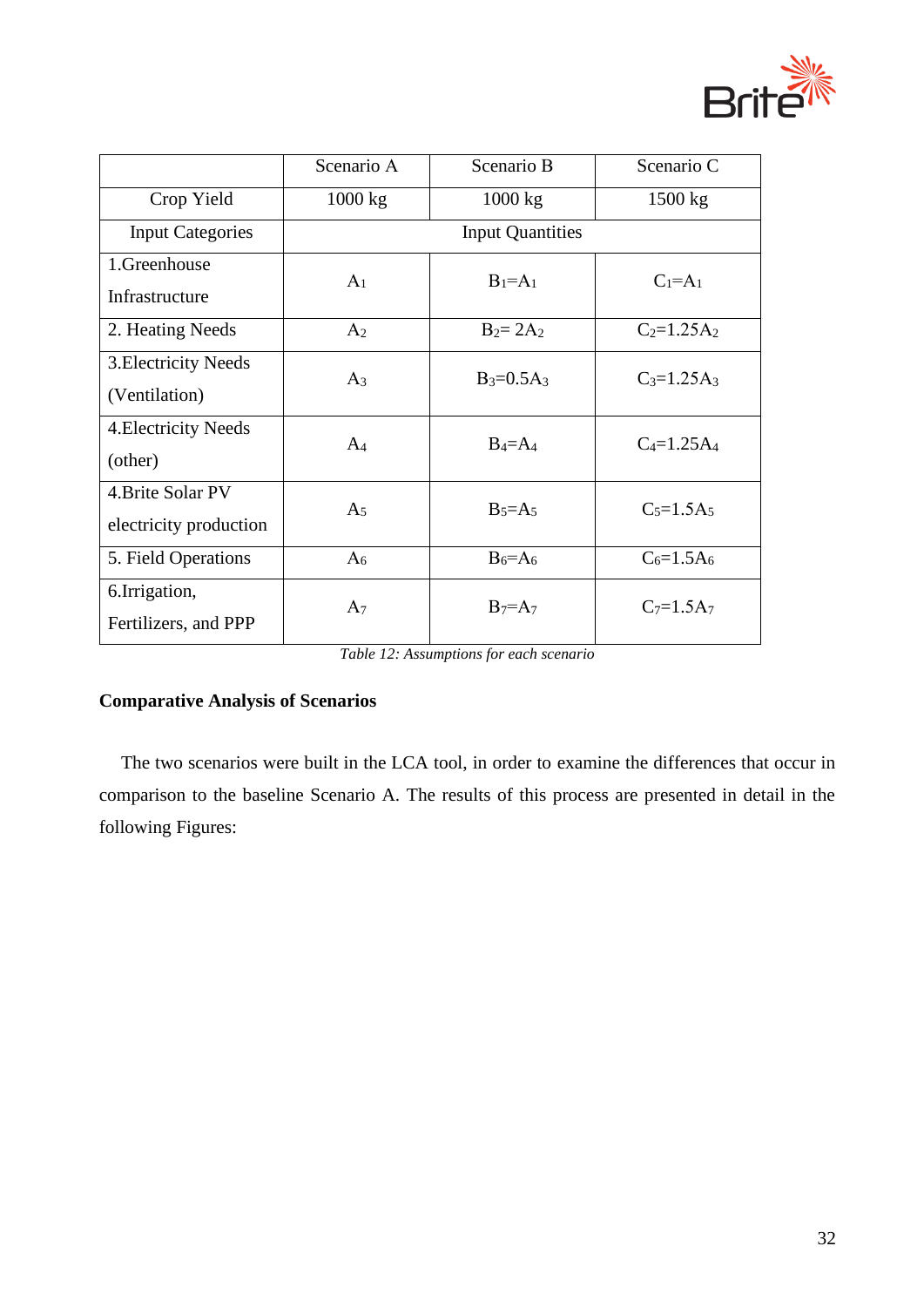



*Figure 12: Pro- and after-offset total carbon footprints for each scenario*

In Figure 12, the resulting total carbon emissions for each scenario are presented. In Scenario B, the doubling of heat consumption leads to a higher pro-offset carbon footprint in comparison with baseline scenario A, but the simultaneous reduction of electricity needs for ventilation allowed a greater amount of carbon emissions to be saved in total after-offset. Additionally, in Scenario C we see an increase of the pro- offset carbon footprint concerning baseline scenario, and at the same timeless emission savings. Therefore, in this perspective, the most promising policy scenario is the combined ventilation strategy.

However, the examination of carbon emissions that result per kilogram of produced grape for each scenario gives a slightly different picture (Figure 13). An interesting element in this perspective is that in Scenario C, despite the increase of the total carbon footprint pro- and afteroffset, a considerable reduction of the emissions per kg of grape takes places in the pro-offset case. This is due to an increase in the efficiency of inputs in comparison with scenario A and indicates that real emissions are emitted with more environmentally efficient ratios in the atmosphere. This scenario is evidence that if companies decide to increase their crop yield for a variety of reasons, there are ways to implement intensive production strategies without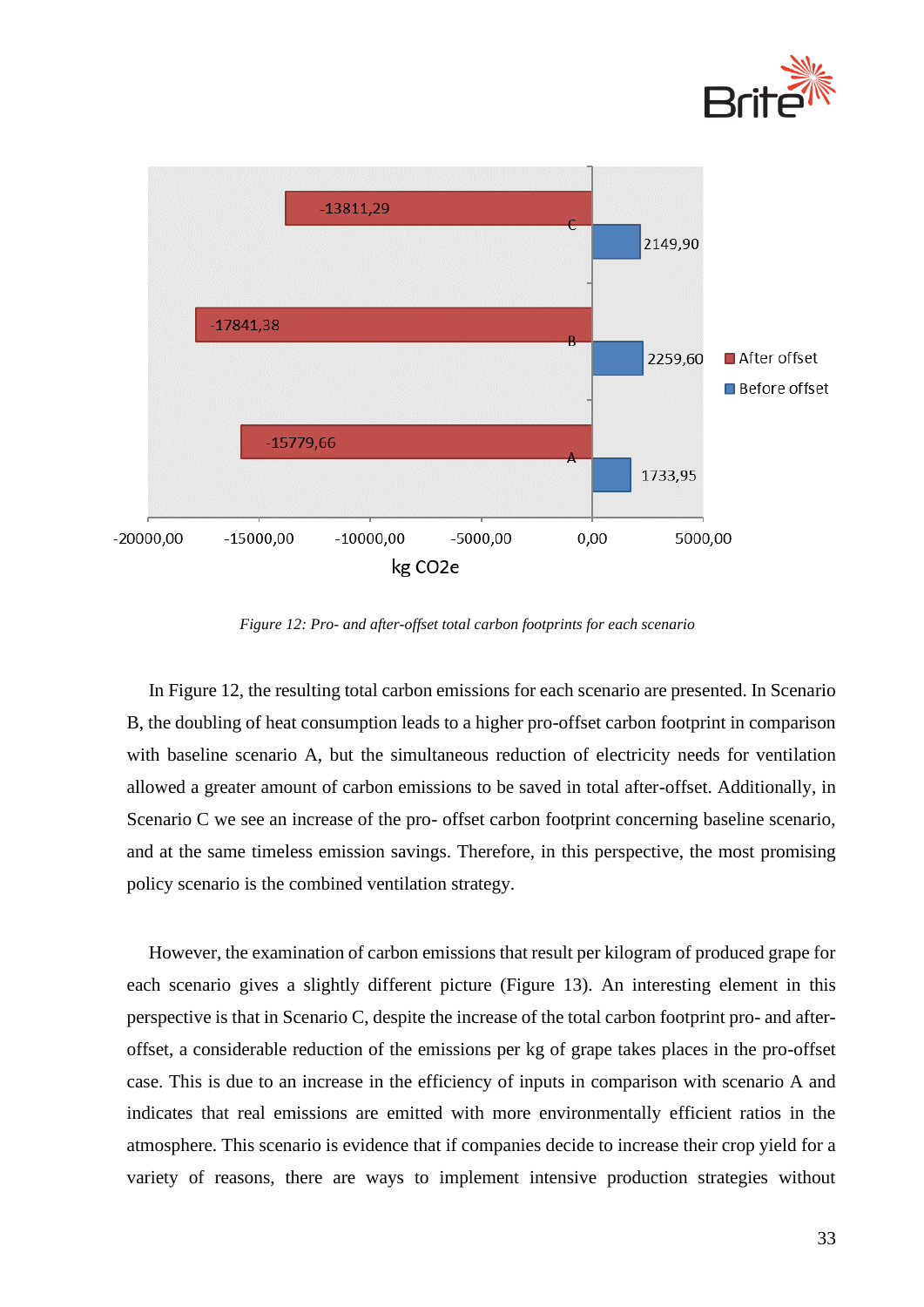

considerably increasing the impact of the product on climate change. However, when emission compensation by the PV system takes place, this difference is no longer noticeable.



*Figure 13: Pro- and after-offset total carbon footprints per kg of grape for each scenario*

The business world is a dynamic place, where changes occur by the second. Adapting to the everchanging business conditions certainly affects their means of operation and their environmental performance. The creation and demonstration of these scenarios prove that companies are always able to estimate their environmental outcomes under any circumstances and strive for better environmental performances, especially in the case of carbon emissions. This is achieved by constructing potential scenarios, calculating their performance, and choosing the best option with environmental, societal, and economic benefits in mind.

It should be noted that in the creation of the abovementioned scenarios such as the realistic feasibility, the specific conditions that characterize the operational environment, were not considered. On the other hand, this Section was completely dedicated to inspiring the involved companies into striving for greater improvements and demonstrate how simple changes make significant positive differences.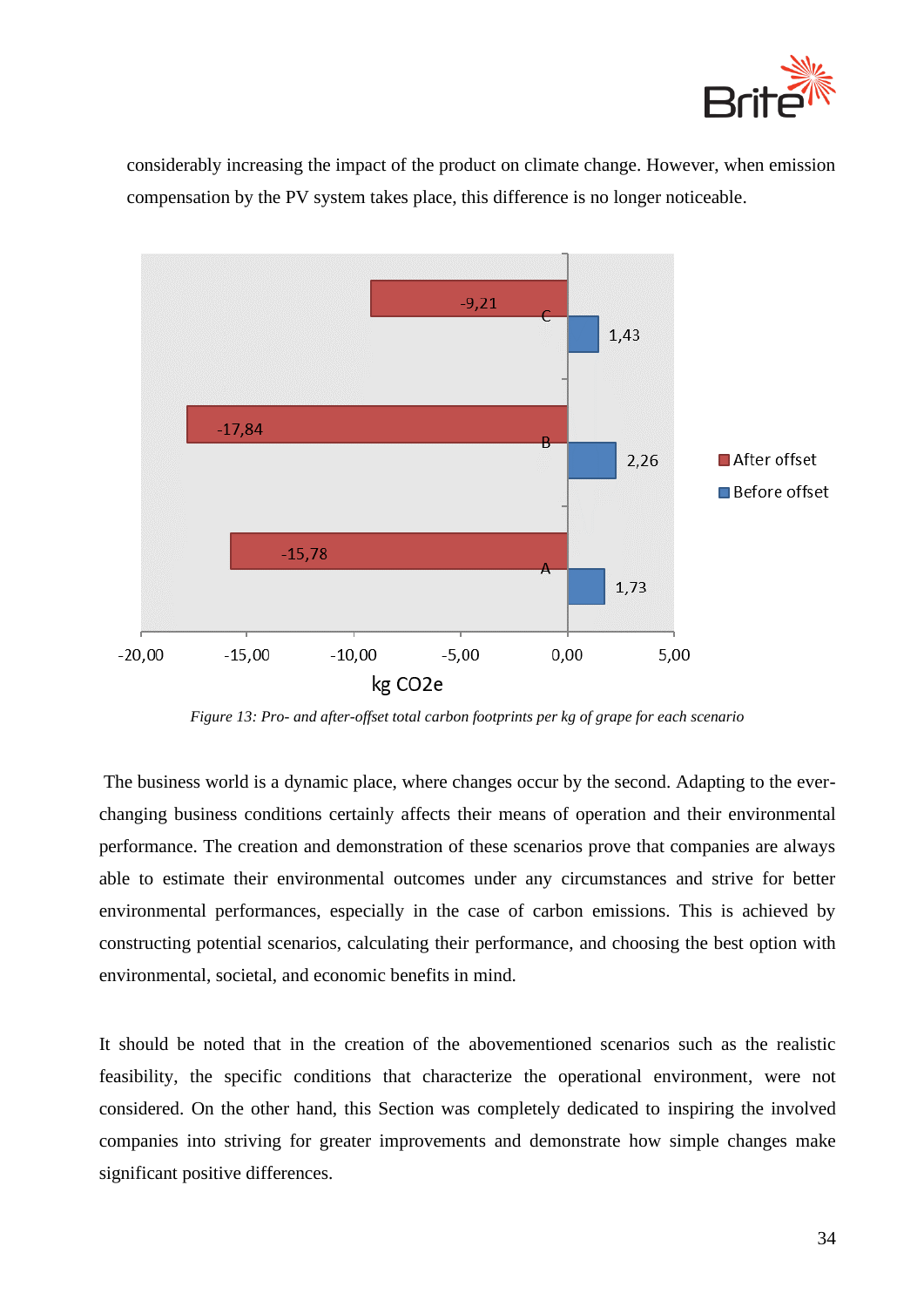

## <span id="page-35-0"></span>**Appendix I- Relative Literature**

| <b>Authors</b> | <b>Title</b>                 | Year | <b>Country</b><br>/Area | Product/<br><b>Cultivation</b><br>environment |
|----------------|------------------------------|------|-------------------------|-----------------------------------------------|
| Ntinas et al.  | Carbon footprint and         | 2016 | Greece,                 | Tomato                                        |
|                | cumulative energy demand     |      | Germany                 | cultivation/                                  |
|                | of greenhouse and            |      |                         | Greenhouse                                    |
|                | open-field tomato            |      |                         | &Open Field                                   |
|                | cultivation systems under    |      |                         |                                               |
|                | Southern and Central         |      |                         |                                               |
|                | European climatic            |      |                         |                                               |
|                | conditions                   |      |                         |                                               |
| Torrellas et   | LCA of a tomato crop in a    | 2012 | Spain                   | Tomato                                        |
| al.            | multi-tunnel greenhouse in   |      |                         | cultivation/                                  |
|                | Almeria                      |      |                         | Greenhouse                                    |
|                |                              |      |                         |                                               |
| Bartzas et     | Life cycle assessment of     | 2015 | Spain,                  | Lettuce &                                     |
| al.            | open field and greenhouse    |      | Italy                   | <b>Barley</b>                                 |
|                | cultivation of lettuce and   |      |                         | cultivation/                                  |
|                | barley                       |      |                         | Greenhouse                                    |
|                |                              |      |                         | &Open Field                                   |
| Khoshnevis     | Environmental impact         | 2013 | Iran                    | Tomato &                                      |
| an et al.      | assessment of tomato and     |      |                         | Cucumber                                      |
|                | cucumber cultivation in      |      |                         | cultivation /                                 |
|                | greenhouses using life cycle |      |                         | Greenhouse                                    |
|                | assessment and adaptive      |      |                         |                                               |
|                | neuro-fuzzy inference        |      |                         |                                               |
|                | system                       |      |                         |                                               |
| Cellura et     | Life Cycle Assessment        | 2011 | Italy                   | Various                                       |
| al.            | (LCA) of protected crops:    |      |                         | products/                                     |
|                | an Italian case study        |      |                         | Greenhouse                                    |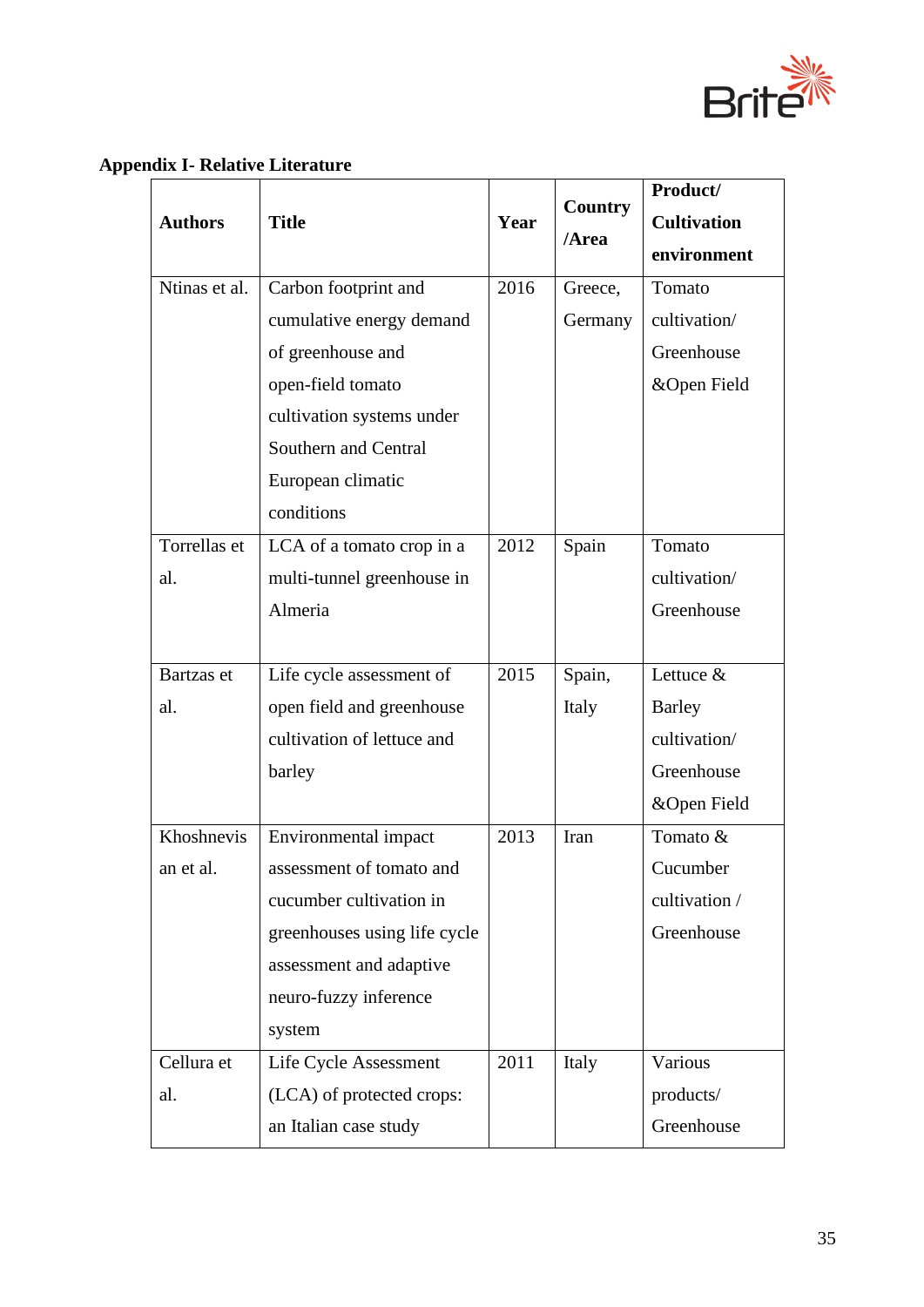

| Martinez-         | Assessment of tomato            | 2010 | Mediterr | Tomato       |
|-------------------|---------------------------------|------|----------|--------------|
| Blanco et         | Mediterranean production        |      | anean    | cultivation/ |
| al.               | in open-field and standard      |      | Sea      | Greenhouse   |
|                   | multi-tunnel greenhouse,        |      |          | &Open Field  |
|                   | with compost or mineral         |      |          |              |
|                   | fertilizers, from an            |      |          |              |
|                   | agricultural and                |      |          |              |
|                   | environmental standpoint        |      |          |              |
| Steenwerth        | Life cycle greenhouse gas,      | 2015 | U.S.A.   | Wine Grape   |
| et al.            | energy, and water               |      |          | cultivation/ |
|                   | assessment of wine grape        |      |          | Open Field   |
|                   | production in California        |      |          |              |
|                   |                                 |      |          |              |
| <b>Balafoutis</b> | Life Cycle Assessment of        | 2017 | Greece   | Wine Grape   |
| et al.            | Two Vineyards after the         |      |          | cultivation/ |
|                   | <b>Application of Precision</b> |      |          | Open Field   |
|                   | Viticulture Techniques: A       |      |          |              |
|                   | Case Study                      |      |          |              |
| Bosco et al.      | Greenhouse gas emissions        | 2011 | Italy    | Wine Grape   |
|                   | in the agricultural phase of    |      |          | cultivation/ |
|                   | wine production in the          |      |          | Open Field   |
|                   | Maremma rural district in       |      |          |              |
|                   | Tuscany, Italy                  |      |          |              |
|                   |                                 |      |          |              |
| Litskas et        | Determining the carbon          | 2017 | Cyprus   | Grape        |
| al.               | footprint of indigenous and     |      |          | cultivation/ |
|                   | introduced grape varieties      |      |          | Open Field   |
|                   | through Life Cycle              |      |          |              |
|                   | Assessment using the island     |      |          |              |
|                   | of Cyprus as a case study       |      |          |              |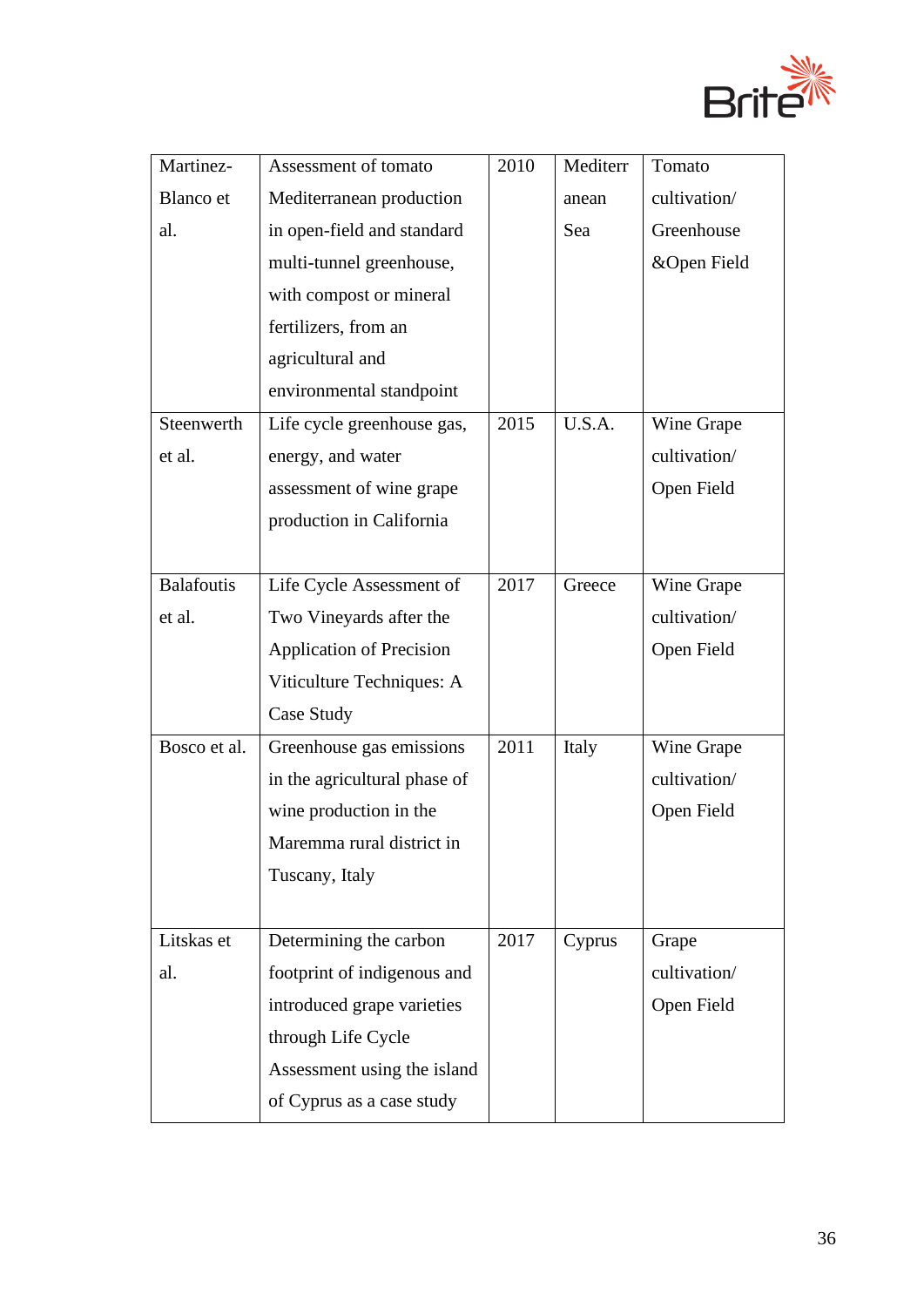

| Russo and | LCA Methodology Applied | 2004 | Italy | Various    |
|-----------|-------------------------|------|-------|------------|
| Mugnozza  | to Various Typology of  |      |       | products/  |
|           | Greenhouses             |      |       | Greenhouse |

# <span id="page-37-0"></span>**Appendix ΙΙ- Necessary information**

| <b>Input Category</b>    | Necessary Information                                                                                   |  |  |
|--------------------------|---------------------------------------------------------------------------------------------------------|--|--|
| General<br>Information   | Greenhouse<br>L.<br>II. Geographical Location<br>III. Crop yield<br>IV. Grape Quantity<br>V. Time frame |  |  |
|                          | I. Building parts                                                                                       |  |  |
|                          | II. Pieces per building part                                                                            |  |  |
|                          | III. Material composition per piece                                                                     |  |  |
| Greenhouse               | IV. Quantity per piece                                                                                  |  |  |
| Infrastructure           | V. Country/Region of Manufacturing and Import                                                           |  |  |
|                          | VI. Installation data (Machinery, Duration of use, energy                                               |  |  |
|                          | consumption of machinery, etc.)                                                                         |  |  |
|                          | VII. Functional lifetime of parts, materials, and machinery                                             |  |  |
|                          | I. Systems (trademark)                                                                                  |  |  |
|                          | II. Building Parts, pieces per building part and material                                               |  |  |
|                          | composition                                                                                             |  |  |
|                          | III. Source of energy                                                                                   |  |  |
| <b>Brite Solar PV</b>    | IV. Country/Region of Manufacturing and import                                                          |  |  |
| System $&$               | V. Installation data (Machinery, Duration of use, energy                                                |  |  |
| <b>Electricity Needs</b> | consumption of machinery, etc.)                                                                         |  |  |
|                          | VI. Duration of use and operation                                                                       |  |  |
|                          | VII. Efficiency                                                                                         |  |  |
|                          | VIII. Energy Consumption                                                                                |  |  |
|                          | IX. Functional life time of systems                                                                     |  |  |